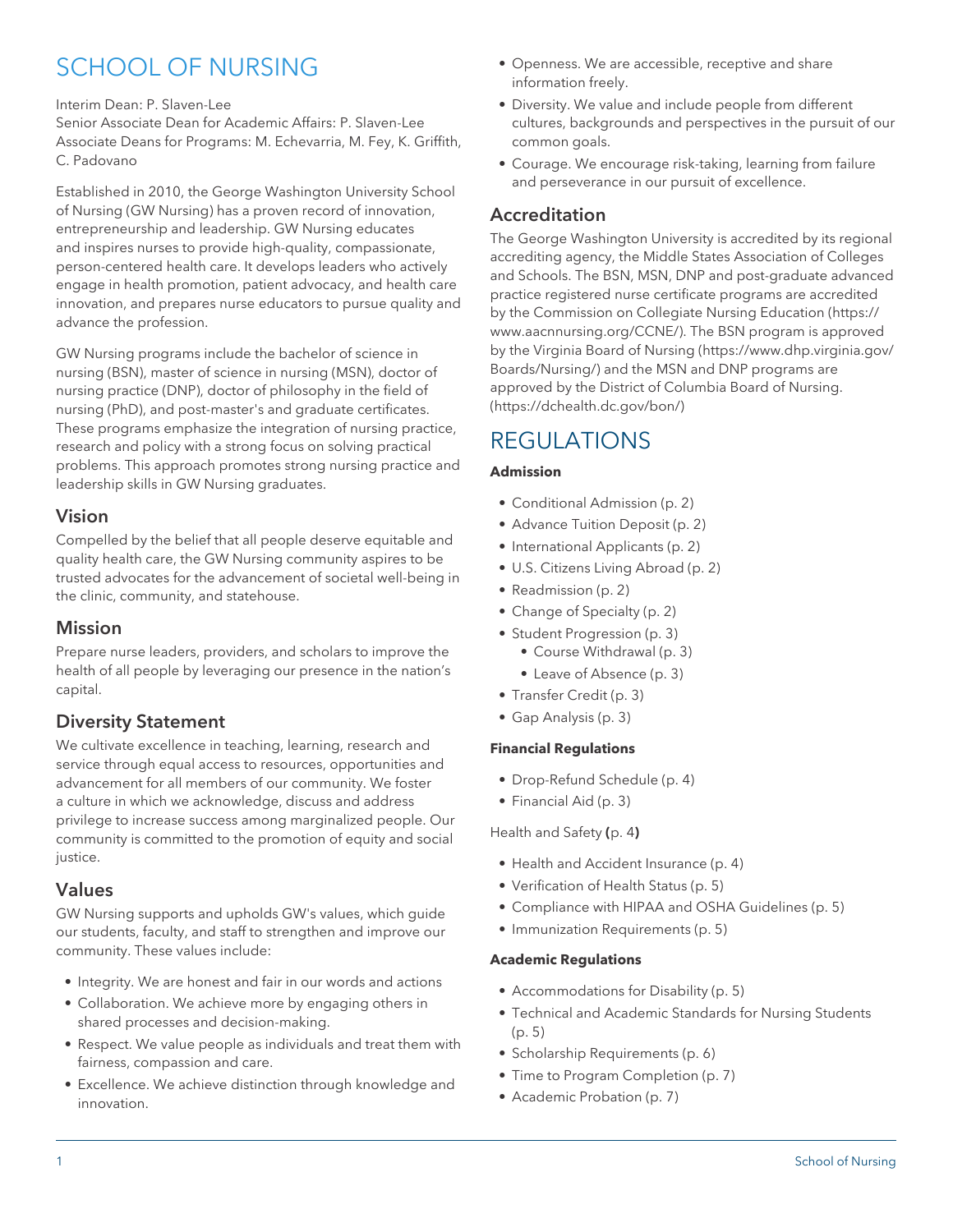- [Dismissal](#page-6-2) [\(p. 7\)](#page-6-2)
- [Procedures for the Evaluation of Professional Comportment](#page-7-0) ([p. 8](#page-7-0))
- [Evaluation of Academic Performance](#page-8-0) [\(p. 9\)](#page-8-0)
- [Appeal Procedures for Cases of Alleged Improper](#page-8-1) [Academic Evaluation](#page-8-1) [\(p. 9\)](#page-8-1)
- [Prerequisites and Corequisites \(p. 10](#page-9-0))
- [Independent Study](#page-9-1) ([p. 10\)](#page-9-1)
- [Audit](#page-10-0) [\(p. 11](#page-10-0))
- [Course Waiver](#page-10-1) [\(p. 11](#page-10-1))
- [Relocation During Program of Study](#page-10-2) ([p. 11\)](#page-10-2)
- [Advising](#page-10-3) ([p. 11\)](#page-10-3)
- [Changes in Course Enrollment](#page-10-4) [\(p. 11](#page-10-4))
- [Honor Society](#page-11-0) ([p. 12\)](#page-11-0)

#### **Formal Complaints**

- [Non-Academic Complaints](#page-11-1) ([p. 12\)](#page-11-1)
- [Academic Complaints](#page-11-2) [\(p. 12](#page-11-2))

# Admission

To be considered for admission to any GW Nursing program, an applicant must complete the online application and pay a non-refundable \$80 fee on the [TargetX](https://gw.force.com/TX_SiteLogin/?startURL=%2FTargetX_Portal__PB) ([https://gw.force.com/](https://gw.force.com/TX_SiteLogin/?startURL=%2FTargetX_Portal__PB) [TX\\_SiteLogin/?startURL=%2FTargetX\\_Portal\\_\\_PB\)](https://gw.force.com/TX_SiteLogin/?startURL=%2FTargetX_Portal__PB) platform application. Unofficial transcripts must be submitted from each academic institution attended, regardless of whether credit was earned. Detailed application information is available on the school website at nursing.gwu.edu. Applicants should refer to the individual program descriptions for details on prerequisites and supporting documentation, which varies by program. It is the responsibility of applicants to ensure that all required application materials are submitted by the designated deadlines. Official copies of all transcripts are required upon matriculation. All records become the property of GW Nursing and are not returned. In addition, admitted applicants may need to submit information from a criminal background check, drug screen, physical examination and evidence of required immunizations and health insurance coverage depending on the program option.

# <span id="page-1-0"></span>Conditional Admission

Admission with conditions may be offered at the discretion of the admissions committee and the program dean. The terms of admission are outlined in the letter of admission from GW Nursing. Students enrolled in clinical-based programs must complete a criminal background check and drug screen prior to enrollment in a clinical course. Criminal background checks and drug screens are conducted through GW Nursing preferred third-party vendor.

### <span id="page-1-1"></span>Advance Tuition Deposit

Upon notification of admission, the student is required to officially accept the offer of admission on the [TargetX](https://gw.force.com/TX_SiteLogin/?startURL=%2FTargetX_Portal__PB) ([https://gw.force.com/TX\\_SiteLogin/?startURL=](https://gw.force.com/TX_SiteLogin/?startURL=%2FTargetX_Portal__PB) [%2FTargetX\\_Portal\\_\\_PB\)](https://gw.force.com/TX_SiteLogin/?startURL=%2FTargetX_Portal__PB) platform and submit an advance tuition deposit of \$500.00. The deposit is credited toward tuition and is nonrefundable. Failure to pay this deposit may result in the revocation of a student's offer of admission.

### <span id="page-1-2"></span>International Applicants

Applicants whose native language is not English or who are not citizens of countries where English is an official language must submit test scores from either Test of English as a Foreign Language (TOEFL) or the academic International English Language Testing System (IELTS). The following are the minimum scores for admission consideration:

- TOEFL: 600 on paper-based; 100 on Internet-based
- Academic IELTS: an overall band score of 7.0, with no individual band score below 6.0

The language test requirement may be waived for applicants who hold a degree from an accredited college or university located in a country in which English is the official language and also the language of instruction at the institution.

# <span id="page-1-3"></span>U.S. Citizens Living Abroad

GW Nursing welcomes applications from citizens of the United States who are living abroad. Students living abroad are required to attend all simulation-based learning events on campus that are included in the plan of study. Nurse practitioner students living abroad are expected to complete required clinical hours with a minimum of three different clinical preceptors. Clinical and practicum placements must be approved by the program director and the associate dean for the MSN or DNP program. Students who fail to meet clinical objectives may be required to travel to the U.S. for additional remediation and supervision prior to program completion.

### <span id="page-1-4"></span>Readmission

Students who were previously registered in a GW Nursing program but did not register during the immediately preceding semester (summer sessions excluded) must apply for readmission. Students who have attended other academic institutions while not enrolled at GW Nursing must have official transcripts sent directly to the GW Nursing Office of Student Affairs from each institution attended. Applications for readmission are considered based on regulations currently in effect. Upon readmission, the student is subject to the regulations and requirements in place at the time of readmission. Readmission is not guaranteed.

### <span id="page-1-5"></span>Change of Specialty

A change of specialty request is treated like a new application for admission. The student must complete the same application process and meet the same deadlines as other prospective students. Requests are considered during the normal admission cycle and occur only during the specialties' regular admission term. There may be circumstances when the program director can make an exception to the timeline, in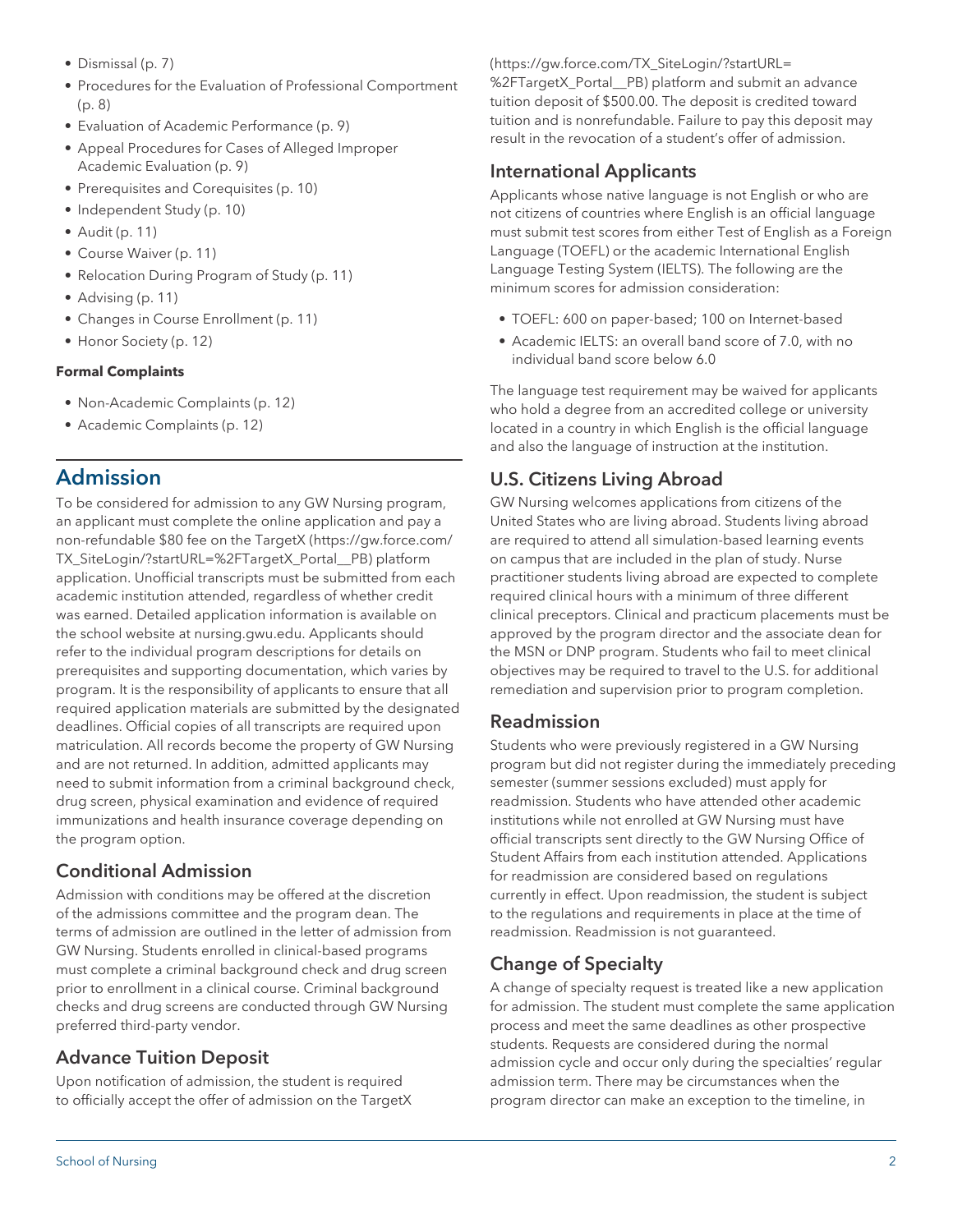consultation with the program dean. All deadlines for programor track-specific clinical placement deadlines apply. Students already enrolled at GW Nursing do not receive preferential treatment in the selection process; their applications are considered along with all other applicants.

# <span id="page-2-1"></span><span id="page-2-0"></span>Student Progression

# [Course Withdrawal](#page-2-1) ([p. 3\)](#page-2-1)

After the fourth week of classes, a dropped course is considered a withdrawal and a notation of *W* will appear on the transcript. Students may withdraw three weeks prior to the last day of the course. Course start date and end dates may be found on the [Schedule of Classes](https://my.gwu.edu/mod/pws/) ([https://my.gwu.edu/mod/](https://my.gwu.edu/mod/pws/) [pws/\)](https://my.gwu.edu/mod/pws/). https://my.gwu.edu/mod/pws/

### <span id="page-2-2"></span>Leave of Absence

A leave of absence (LOA) is a temporary period of nonattendance available to continuing students. A student who must interrupt active pursuit of the degree may petition the senior associate dean for academic affairs, through the assistant/associate dean of the respective program, for an LOA for a specified period of time, limited to a maximum of one calendar year. The LOA must be requested and approved by submitting the [Leave of Absence and Continuous](http://nursing.gwu.edu/forms/) [Enrollment Registration form](http://nursing.gwu.edu/forms/) [\(http://nursing.gwu.edu/forms/](http://nursing.gwu.edu/forms/)) to the program director and associate dean of the respective program on or before the first day of the term in which the leave of absence is to be taken, and the date of return from the LOA must also be recorded on this form. The period of time designated as an LOA does not count toward the time of completion of the respective program. If the request is approved, the student must register for absence LOA in each semester, following regular registration procedures.

Degree candidates who discontinue their studies without being granted an LOA and students granted leave who do not return to active study at the close of the period of approved absence must reapply for admission and are subject to the regulations and requirements in effect when they reenroll. The right to use university facilities is suspended while the leave is in effect. If required courses are not available at the time of a student's return from an LOA, the student will be placed on administrative LOA status for the semester. This administrative LOA does not count against the number of LOA's taken.

#### Return from Leave of Absence

Students returning from LOA must complete a [Return from](http://nursing.gwu.edu/forms/) [Leave of Absence](http://nursing.gwu.edu/forms/) (<http://nursing.gwu.edu/forms/>) form. If the program director imposes any conditions on the student's return from an LOA, they communicate the conditions to the student in writing and send copies to the assistant dean for student affairs for Student Affairs and the director of student services. A hold is placed on the student's registration until the program director confirms in writing to the director of student services that all conditions have been met for the student's return. If no conditions have been imposed by the program director for return from an LOA, students are not required

to receive approval to return if they are returning within the predetermined period. Exceptions to this LOA policy must be approved by the assistant program dean in consultation with the senior associate dean for academic affairs and the assistant dean of student affairs.

# <span id="page-2-3"></span>Transfer Credit

#### Undergraduate Students

Advanced standing may be awarded for appropriate nonnursing coursework completed at other accredited institutions, provided minimum grade requirements have been met. The minimum acceptable grade is '*C*' for coursework to be applied toward an undergraduate degree. GW Nursing reserves the right to determine course equivalency and degree applicability. Students awarded advanced standing may need to take additional courses to satisfy credit requirements for degree conferral.Accelerated BSN students may not transfer any nursing course to GW Nursing. Applicants or admitted students are counseled by the program dean and/or student affairs staff that nursing courses completed at other academic institutions are not eligible for transfer into their GW Nursing program of study. Up to nine 9 credits in the GW Nursing BSN program are eligible to be applied to the MSN program. The completed credits are eligible to be used for the graduate program within five years of graduation. Students completing the registered nurse to bachelor of science in nursing option may have up to nine 9 credits applied to the MSN program at GW Nursing.

#### Graduate Students

Up to 6 credits of coursework may be accepted as transfer credit for graduate students, provided the coursework was completed within the past five years at an accredited college or university with a minimum grade of *B*. A limited amount of additional transfer credit may be approved upon petition to the associate dean for the MSN or DNP program. GW Nursing reserves the right to determine course equivalency and degree applicability.

Degree candidates who are currently enrolled at this institution and plan to take courses at other accredited institutions for transfer credit must secure prior approval from the associate dean for the MSN or DNP program.

# <span id="page-2-4"></span>Gap Analysis

Applicants to certificate and graduate programs should request a gap analysis at the time of their application. GW Nursing gap analysis is performed by the director of the certificate, MSN or DNP specialty in which the student is enrolled to determine courses necessary to complete the degree or certification requirements. The gap analysis is part of the student's permanent record.

# <span id="page-2-5"></span>Financial Regulations

GW Nursing adopted the following financial regulations for the academic year covered by this Bulletin. Costs are expected to increase in subsequent years. Visit the University [Financial Fees](http://bulletin.gwu.edu/fees-financial-regulations/)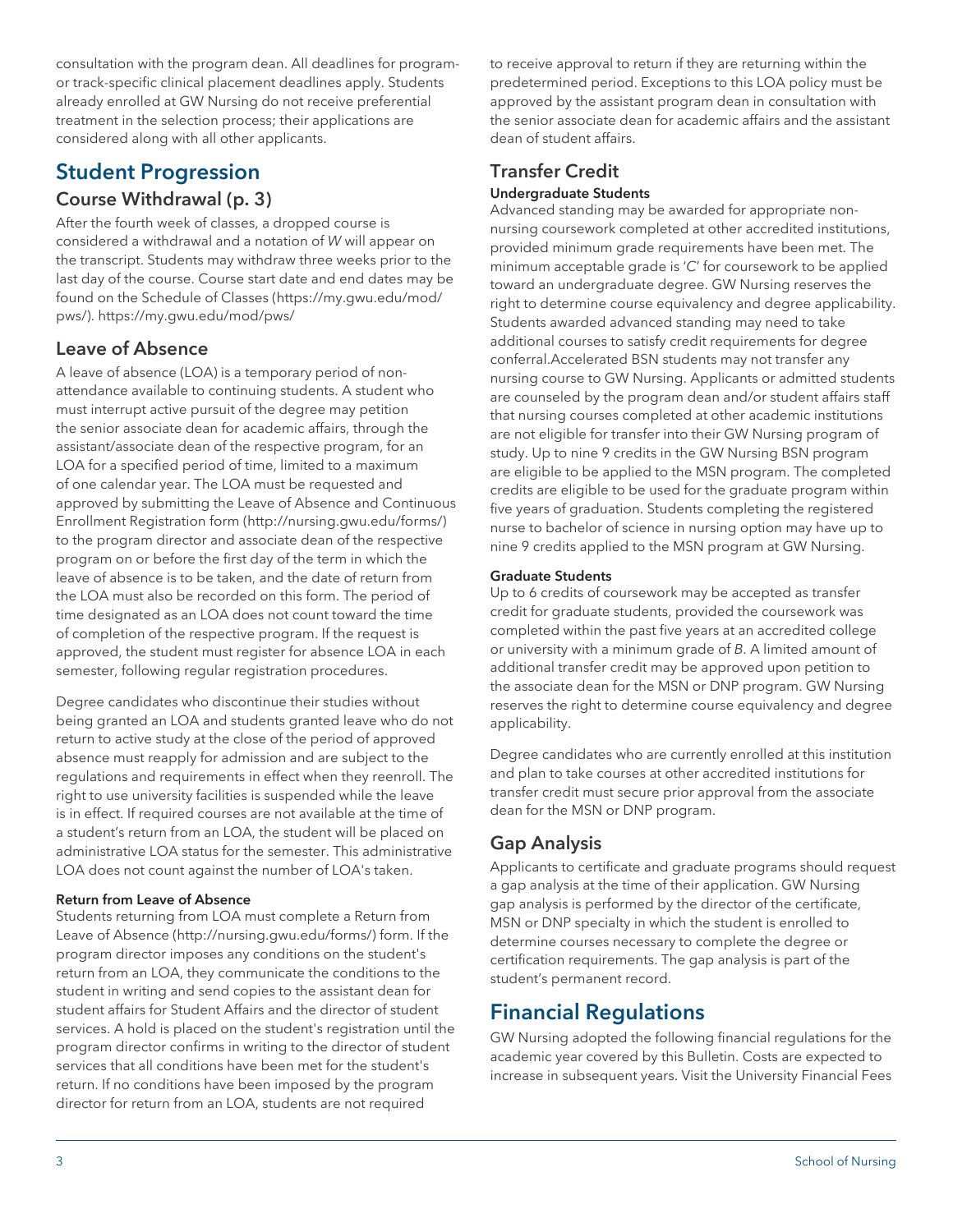[and Regulations website](http://bulletin.gwu.edu/fees-financial-regulations/) [\(http://bulletin.gwu.edu/fees-financial](http://bulletin.gwu.edu/fees-financial-regulations/)[regulations/\)](http://bulletin.gwu.edu/fees-financial-regulations/) for additional information.

# <span id="page-3-0"></span>Drop-Refund Schedule

#### Drop-Refund schedule for on-campus students (Accelerated BSN only)

| <b>Courses Dropped</b>                                 | Percentage |
|--------------------------------------------------------|------------|
| On or before the end of the first week of classes      | 90%        |
| On or before the end of the second week of<br>classes  | 60%        |
| On or before the end of the third week of classes 40%  |            |
| On or before the end of the fourth week of classes 25% |            |
| After the fourth week of classes                       | None       |

The ABSN program total tuition cost is billed over four consecutive semesters. If an ABSN student becomes out of progression and completes the ABSN program in more than four semesters, additional tuition and fees will be assessed at the established per credit hour rate*.* 

#### Drop-Refund schedule for off-campus students (online)

| Courses Dropped                                        | Percentage |
|--------------------------------------------------------|------------|
| On or before the end of the second week of             | 90%        |
| classes                                                |            |
| On or before the end of the fourth week of classes 50% |            |
| After the fourth week of classes                       | None       |

#### Drop-Refund Schedule for Oregon Residents (Online Courses Only)

Oregon residents enrolled in an online education course are allowed a modified tuition refund policy in order to meet Oregon State Mandate OAR 583-030-0035(18)(c). An Oregon student who withdraws from an online course is eligible for a partial refund through the middle week of the term. Refunds are based on unused instructional time and are prorated on a weekly basis. Students must be current residents of Oregon at the time of course registration and withdrawal to be eligible for this modified refund policy.

#### (Oregon Residents Only)

| Courses Dropped                                        | Percentage |
|--------------------------------------------------------|------------|
| During the first week of classes                       | 100%       |
| On or before the end of the second week of<br>classes  | 87%        |
| On or before the end of the third week of classes      | 80%        |
| On or before the end of the fourth week of classes 74% |            |
| On or before the end of the fifth week of classes      | 67%        |
| On or before the end of the sixth week of classes      | 60%        |
| On or before the end of the seventh week of<br>classes | 50%        |
| On or before the end of the eighth week of<br>classes  | 50%        |
| After the eighth week of classes                       | None       |

Refund policies of the university are in conformity with guidelines for refunds adopted by the American Council on Education. Federal regulations require that financial aid recipients use such refunds to repay financial aid received for attendance that semester. This policy applies to institutional aid as well.

In no case is tuition reduced or refunded because of absence from classes. Authorization to withdraw and certification for work done is not given to a student who does not have a clear financial record.

## Financial Aid

GW offers financial assistance to all eligible students from a variety of resources. Financial aid consists of awards for academic achievement or talent without reference to financial circumstances (merit scholarships) and scholarships, grants, loans and employment based on academic achievement and demonstrated financial need. GW Nursing scholarships are only applicable to tuition and must be accepted for the term in which they were offered. Scholarships cannot be deferred to future semesters.

Gift aid (scholarships, grants, fellowships, assistantships, etc.) is taxable to the extent that it exceeds the allowable costs of tuition, fees and required books and supplies or is dedicated to other costs, such as room and board. Federal grants may be taxable if, together with other gift assistance, they exceed the allowable costs. In the case of a student who is awarded tuition scholarships, grants or awards from more than one source, the combined amount may not exceed tuition charges; institutional aid is adjusted to this limit.

In general, consideration for financial aid is restricted to students in good academic standing who are at least halftime, meet the minimum grade-point average for particular awards and are not financially encumbered by any other office of the university. Applications for institutional or federal aid may not be processed if the relevant tax returns have not been filed in accordance with the IRS Code. Documents submitted as part of aid applications become the property of GW and may not be returned. Federal regulations require that GW report suspected cases of fraud or misrepresentation to the appropriate federal, state and local authorities.

Information on financial aid is assumed to be accurate at the time the current academic year GW Bulletin is published. Future changes in federal regulations or institutional policies may alter the application requirements or program guidelines.

# <span id="page-3-2"></span><span id="page-3-1"></span>Health and Safety Health and Accident Insurance

All GW students are required to have health and accident insurance. Students who fail to maintain such insurance may be placed on LOA without tuition refund. Undergraduate students are automatically enrolled in GW's student health insurance program through Aetna. Students who have acquired their own insurance must waive the GW student health insurance each academic year and have this item removed from their bill.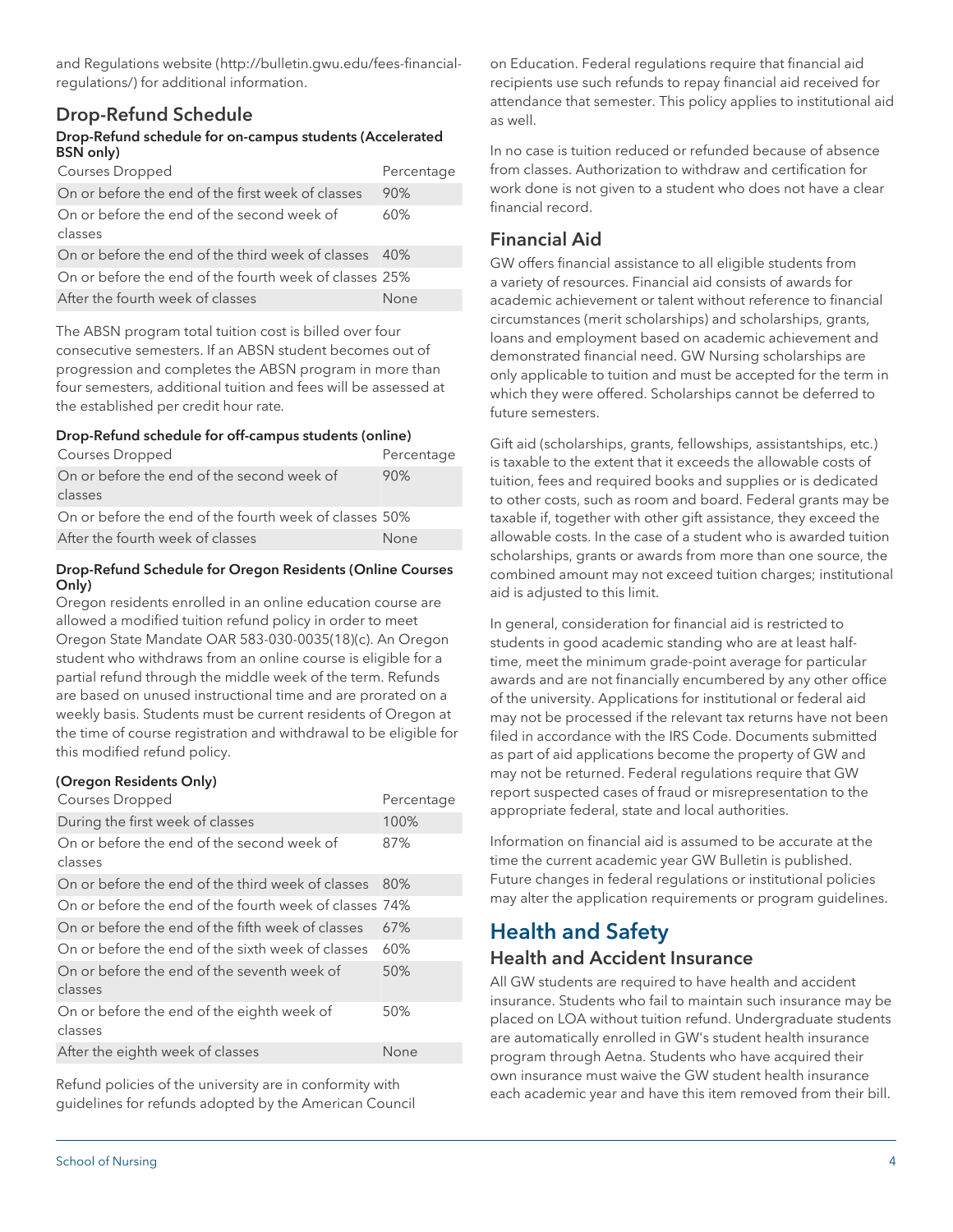Graduate students must submit verification of health insurance coverage to the GW Nursing Clinical Placement Team.

# <span id="page-4-0"></span>Verification of Health Status

GW Nursing requires all students to complete a full physical examination within twelve months prior to the beginning of clinical courses.

# <span id="page-4-1"></span>Compliance with HIPAA and OSHA Guidelines

The sites at which students pursue their clinical experience must comply with federal guidelines for the education of employees regarding prevention of the spread of bloodborne pathogens and patient privacy; therefore, such sites require that all students provide evidence of relevant annual training. Students must complete the required GW Nursing modules on HIPAA and OSHA.

# <span id="page-4-2"></span>Immunization Requirements

The District of Columbia Immunization Law requires that all students under the age of 26 enrolled in on-campus programs at the University, provide proof of certain immunizations.

In addition, GW Nursing requires all clinical students to submit verification of health and immunization status prior to commencing any clinical coursework. All undergraduate and graduate students in clinical programs must submit the required documentation to the clinical compliance tracking system. GW Medical Services is available to provide any needed inoculations on a fee-for-service basis.

Undergraduate students who have not provided proof of necessary immunization by the end of the second week of classes may be removed from classes and are not permitted to register for the subsequent semester until such proof is provided. Graduate students are not permitted to enroll in clinical courses without completion of immunization requirements.

# <span id="page-4-3"></span>Academic Regulations

# Accommodations for Disability

Reasonable accommodations are made for applicants with disabilities who can meet the requirements noted below after review by the GW Office of Disabilities Services. These accommodations must be accomplished without altering the essential requirements of the nursing curriculum. Inability to meet the technical standards throughout program enrollment necessitates further review which may delay or terminate progression and/or enrollment in the program.

Any need for special accommodations must be addressed specifically by the student with the GW Office of Disability Services. Only the GW Office of Disability Services can recommend accommodations or state the specific accommodations that faculty members will provide. Coursework undertaken prior to the student's application and approval for special accommodation is not subject to special

accommodation. Such accommodations are not applied retroactively to completion of that process.

# <span id="page-4-4"></span>Technical and Academic Standards for Nursing **Students**

Technical standards are a necessary component to the complex discipline of nursing that all students must meet with or without reasonable accommodations. Students wishing to enter GW Nursing bachelor of science in nursing (BSN), master of science in nursing (MSN) and doctor of nursing practice (DNP) programs must demonstrate that they can meet these technical standards and continue to do so throughout their education program.

GW Nursing is committed to equal access for all persons in its programs, facilities, and employment without regard to race, color, religion, national origin, sex, age, marital status, disability, public assistance status, veteran status, sexual orientation, gender identity, or gender expression. The University abides by the Americans with Disabilities Act, Section 504 of the Rehabilitation Act of 1973 and other applicable statutes and regulations relating to equality of opportunity.

GW Nursing curricula leading to the eligibility for licensure as a registered nurse or advanced practice registered nurse require students to engage in diverse, complex, and specific experiences. Cognitive, affective, psychomotor, physical, and social abilities are required to satisfactorily perform these functions, which are essential to the successful completion of requirements for GW Nursing degree programs (BSN, MSN, DNP) and post-master's certificates. These abilities also are necessary to ensure the health and safety of patients, self, faculty and other healthcare providers. As outlined below, these functions comprise the technical standards performance requirements for students.

Technical standards include, but are not limited to, the following:

#### Motor Skills

- General: The student must have motor functions sufficient for the execution of movements needed to provide general care and treatment to patients in all health care settings.
- Specific: Student must possess the motor skills necessary to executing assessment and therapeutic procedures such as inspection, palpation, percussion, auscultation, and other diagnostic maneuvers and procedures. Such actions require coordination of both gross and fine muscular movements, equilibrium, and functional uses of the senses of touch, vision and hearing.
- Specific: The student must be able to perform basic life support (including CPR), transfer and position patients, and position and re-position self around patients. The student must also be able to operate equipment typically found in the health care environment (IV pumps, cardiac monitor, and electric and manual blood pressure equipment, safe patient handling equipment, etc.).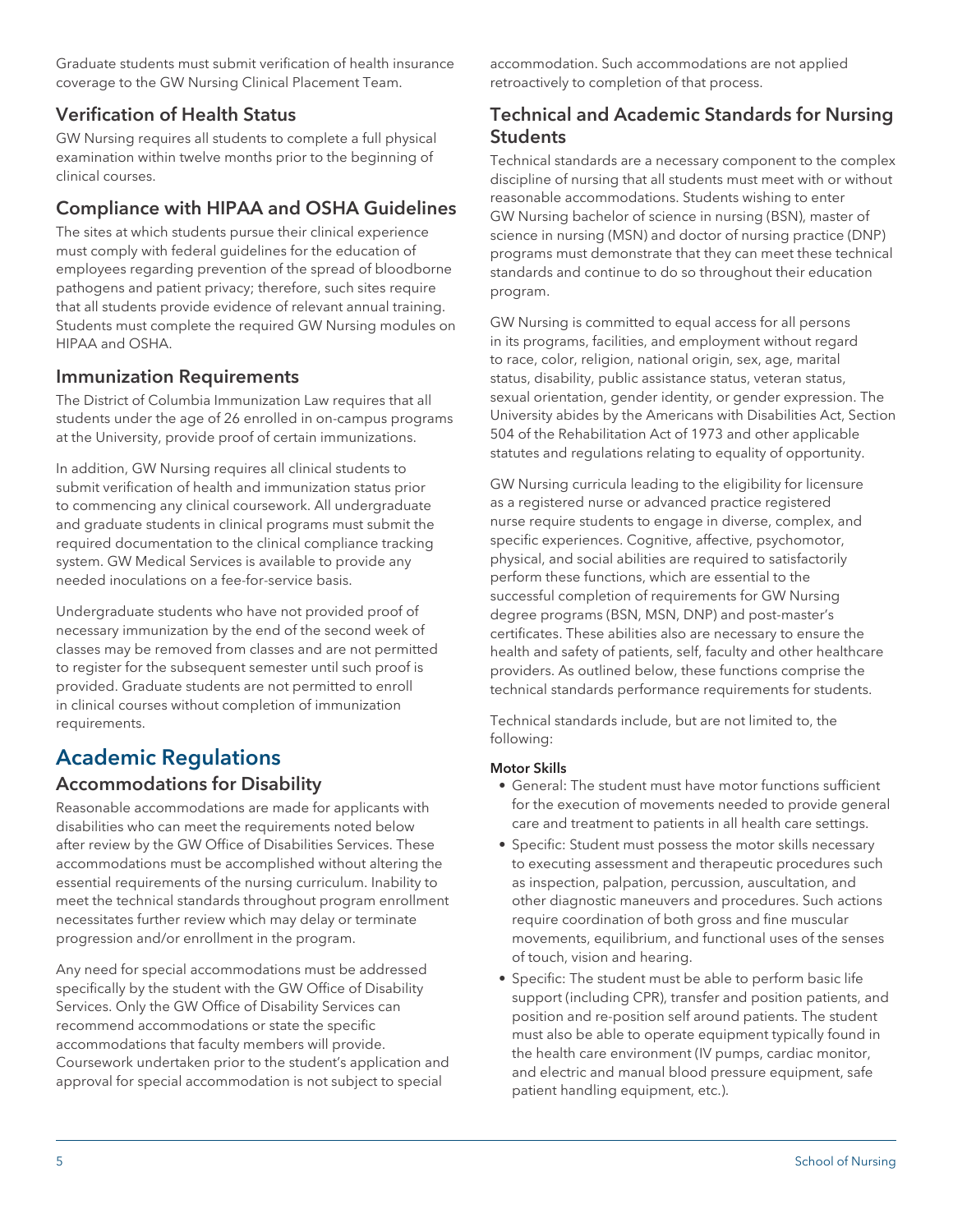#### Sensory/Observation

- General: The student must be able to acquire information presented through demonstration and experience in the basic and nursing sciences.
- Specific: The student must be able to observe the patient accurately, at a distance and close at hand, and observe nonverbal communications when performing nursing assessments and interventions or administering medications. The student must be able to perceive the signs of disease and infection as manifested through physical examination. Such information may be derived from visual inspection and images of the body surfaces, palpable changes in various organs and tissues, and auditory information (patient voice, heart tones, bowel and lung sounds, etc.)

#### Communication

- General: The student must have the ability to communicate effectively and sensitively with other students, faculty, staff, patients, family, and other professionals.
- Specific**:** The student must be able to express their ideas and feelings clearly and demonstrate a willingness and ability to give and receive feedback. The student must be able to convey or exchange information at a proficiency level sufficient to obtain a health history, identify problems presented, explain alternative solutions, and give directions during treatment and post-treatment. The student must be able to effectively communicate in English through verbal, written, and electronic formats, with the ability to retrieve information from various sources of literature and computerized databases. The student must able to communicate verbally in English in classroom presentations, seminars, simulation, practicum sites, practicum conferences, and online formats. The student must be able to process and communicate information on the patient's status with accuracy in a timely manner to members of the health care team. The appropriate communication also may rely on the student's ability to make a correct judgment seeking supervision and consultation in a timely manner.

#### **Cognitive**

- General: The student must be able to measure, calculate, reason, prioritize, analyze, integrate, and synthesize information and act with integrity and judgment (ability to manage impulsivity). The student must have the ability to sustain attention and memory to maintain patient safety.
- Specific: The student must be able to read and comprehend extensive written materials. The student also must be able to evaluate and apply information and engage in critical thinking in the classroom, lab, and clinical setting within the time constraints unique to each setting.

#### Behavioral/Emotional

• General**:** The student must possess the emotional health required for the effective use of their intellectual abilities, the exercise of good judgment, and the prompt completion of all responsibilities attendant to the nursing care of patients and families.

- Specific: The student must be able to maintain mature, sensitive, and effective relationships with patients, students, faculty, staff, and other professionals in all circumstances, including highly stressful situations. They must have the emotional stability to function effectively under stress and to adapt to an environment that may change rapidly without warning and/or in unpredictable ways. The student must be able to experience empathy for the situations and circumstances of others and effectively communicate that empathy. They must know how their own values, attitudes, beliefs, emotions, and experiences affect their perceptions and relationships with others. The student must be able and willing to examine their behavior when it interferes with productive individual or team relationships. The student must possess skills and experience necessary for effective and harmonious relationships in diverse academic and work environments.
- Specific: The student must be able to meet School of Nursing attendance requirements. The student must be able to satisfy all requirements set forth by clinical affiliation agreements as well as any additional requirements of any clinical setting. The student must uphold professional nursing standards related to the student's scope of practice.

#### Professional Conduct

- General: The student must possess the ability to reason morally and practice nursing in an ethical manner.
- Specific: The student must be willing to learn and abide by professional standards of practice. They must possess attributes that include compassion, empathy, altruism, integrity, honesty, responsibility, and tolerance. The student must be able to engage in patient care delivery in all settings and be able to deliver care to all patient populations, including, but not limited to, children, adolescents, adults, individuals with disabilities, medically compromised patients, and vulnerable adults.

#### <span id="page-5-0"></span>Scholarship Requirements

All students must maintain satisfactory academic progress in attempted coursework to be eligible to continue enrollment in their program. Undergraduate students must maintain a minimum grade-point average of 2.8 during their degree program and receive no more than one notation of *Z* or *W* in any given semester. A minimum grade of *B* is required in clinical courses and a minimum grade of *C* is required in didactic courses.

Graduate students must maintain a minimum grade-point average of 3.0 (3.3 for DNP) during their degree program and receive no more than one notation of *Z* or *W* in any given semester. A minimum grade of *B* is required in clinical courses and a minimum grade of *C* is required in didactic courses. Students must also earn a minimum grade of *B* in NURS 6220, NURS 6234, and NURS 6222. PMHNP students must earn a minimum of grade B in NURS 6242 and NURS 6243. For DNP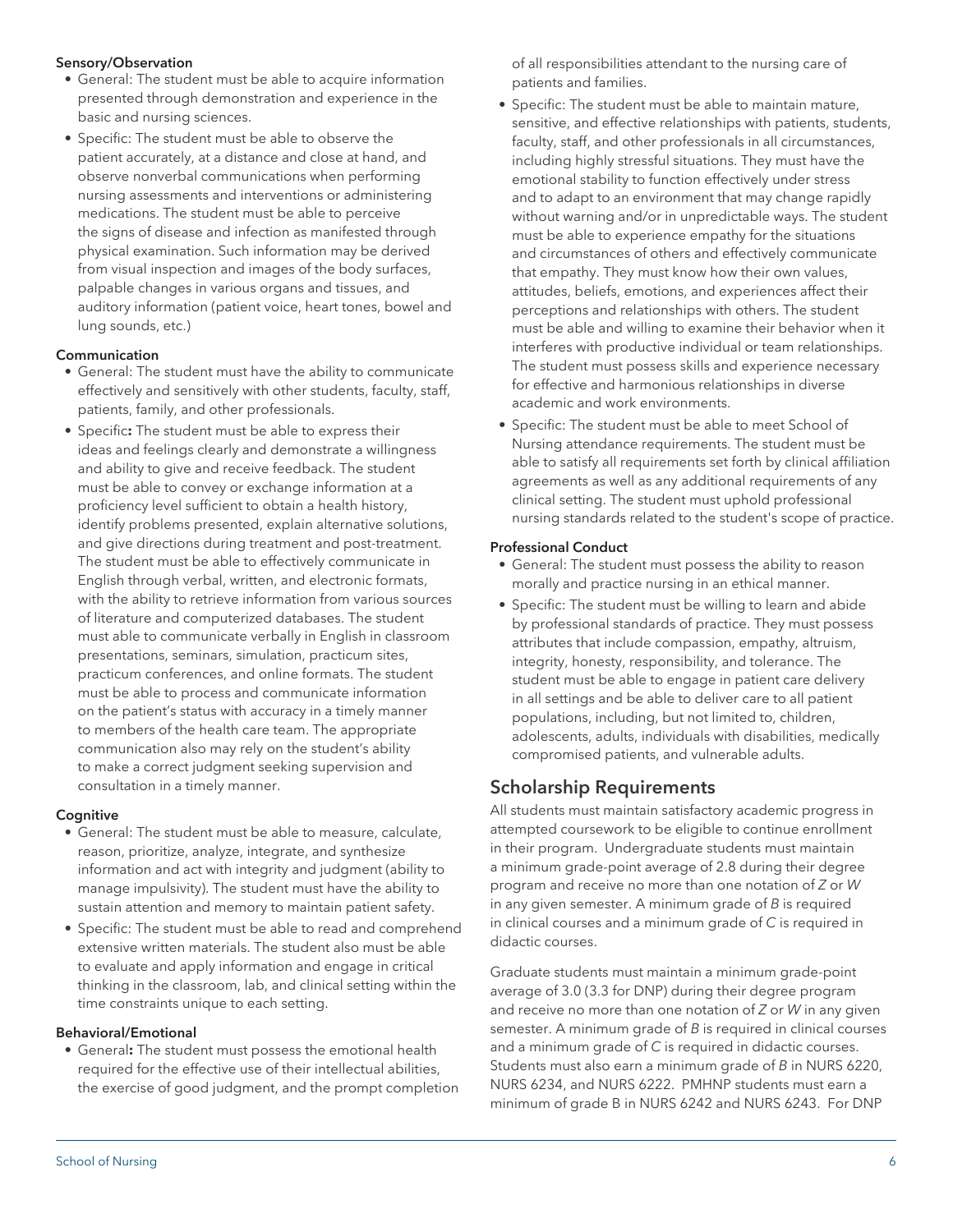and PhD students a minimum grade of *B* is required in every course, including electives.

Although transfer credit may be assigned, courses taken at other institutions are not considered in computing the gradepoint average. Symbols that may appear on the transcript include *CR* (Credit); *AU* (Audit) *P* (Pass); *NP* (No Pass); *I* (Incomplete); *IPG* (In Progress); *W* (Authorized Withdrawal); and *Z* (Unauthorized Withdrawal). These symbols are not included in determining the GPA. A student who earns a grade below *B* in a clinical course cannot progress in the clinical portion of the program until that course is successfully completed. Both grades remain on the student's transcript and are calculated in the final grade-point average.

# <span id="page-6-0"></span>Time to Program Completion

Students admitted to the GW Nursing BSN program are expected to complete all program requirements and graduate in four semesters, including summer sessions, from the point of matriculation. If a student falls out of progression because of a course failure or course withdrawal, the student will have a total of six semesters to complete all degree requirements and graduate. If the student does not graduate within six semesters, they are subject to academic dismissal from the program. These time limits do not apply to students on approved LOAs and/or those who are deployed for military duty.

Students admitted to a GW Nursing MSN program are allowed no more than four and a half years (thirteen semesters, including summers sessions) from the point of matriculation to complete all degree requirements and graduate. Students admitted to the GW Nursing APRN Certificate Program are allowed no more than two and a half years (eight semesters, including summer sessions) to complete the AGPCNP or FNP Certificate; and three years (six semesters, including summer sessions) to complete the AGACNP or PHMNP certificate. These time limits do not apply to students on approved LOAs and/or those who are deployed for military duty.

Students admitted to a GW Nursing DNP program who entered through the post-BSN to DNP pathway are allowed no more seven years (twenty-one semesters, including summer sessions) from the point of matriculation to complete all degree requirements and graduate. Students who entered through the post-MSN to DNP pathway are allowed no more than five years (fifteen semesters, including summer sessions] from the point of matriculation to complete all degree requirements and graduate. These time limits do not apply to students on approved LOAs and/or those who are deployed for military duty.

Students admitted to the GW Nursing PhD program must have their doctoral dissertation written and defended within seven years (21 semesters, including summer sessions) from the point of matriculation. Exceptions to the seven-year limit are rarely given and only with compelling evidence that the student has made all practical efforts to complete within seven years. A student must be admitted to candidacy, which follows

successful PhD dissertation defense, within four years (twelve semesters, including summer sessions) after matriculation in the PhD program and at least one academic year before the date on which the degree is to be conferred. The student must complete all program requirements within three years (nine semesters, including summer sessions) following admission to candidacy.

If it becomes apparent that a student will not complete all degree requirements and graduate within the time allowed, the student may petition GW Nursing for an extension of time to complete their degree. To request an extension of time, students must complete a [Request for Policy Exception](https://nursing.gwu.edu/forms/) (<https://nursing.gwu.edu/forms/>) form and submit the form to their program dean for review. If the request is approved, the student must maintain appropriate registration during the authorized period of the extension. An LOA is not permitted during the approved extension period.

# <span id="page-6-1"></span>Academic Probation

Undergraduate students who fail to achieve a cumulative GPA of 2.8, or who have more than one notation of *Z* or *W* in each semester, are placed on academic probation for a period of one semester. Students on academic probation are required to meet with their academic advisor to develop an Academic Success Plan. Students must submit the Academic Success Plan to their appropriate program dean and meet with their academic advisor prior to registration for the next semester to ensure progress is being made. While on probation, a student must achieve at least a 2.8 term GPA in each subsequent semester, be continuously enrolled or on an approved leave of absence or continuous enrollment, and not receive any unsatisfactory course grades as outlined in the Scholarship Requirements. While on probation, undergraduate students may register for no more than 13 credits per semester, unless approved by the program director and program dean.

Graduate students who fail to achieve a cumulative GPA of 3.0 (3.3 for DNP) or who have more than one notation of *Z* or *W* in each semester, are placed on academic probation for a period of one semester. Students on academic probation are required to meet with their academic advisor to develop an Academic Success Plan. Students must submit the Academic Success Plan to their appropriate program dean and meet with their academic advisor prior to registration for the next semester to ensure progress is being made. While on probation, a student must achieve at least a 3.0 (3.3 for DNP) term GPA in each subsequent semester, be continuously enrolled or on an approved leave of absence or continuous enrollment, and not receive any unsatisfactory course grades as outlined in the Scholarship Requirements.

# <span id="page-6-2"></span>**Dismissal**

A student who fails a required course must repeat the course. Students are only allowed to repeat a required course once. When a student earns an unsatisfactory grade in a required course a second time or earns two or more unsatisfactory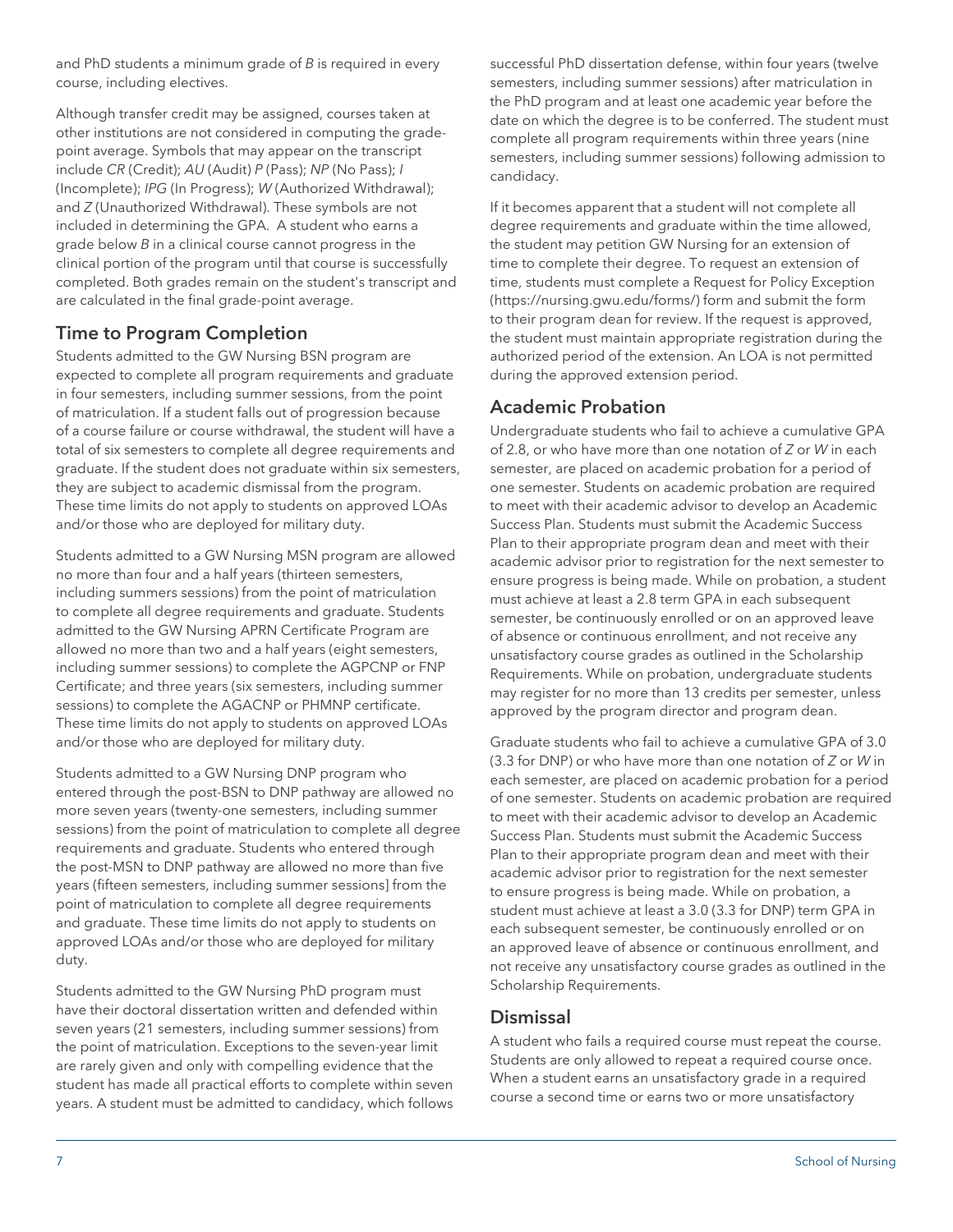grades in one term the student may be academically dismissed from the program. Notification of academic dismissal is communicated to the student in writing by the program dean, with copies to the senior associate dean for academic affairs, the assistant dean of student affairs and program director.

 The dismissal notification letter is maintained in the official student record. It is the student's responsibility to maintain current information (address, phone number, email address, emergency contact, etc.) with GW Nursing and the University.

Additional specific conditions warranting academic dismissal include, but are not limited to:

- Two instances of academic probation.
- Failure to meet the requirements of an Academic Success Plan while on academic probation.
- Failure to complete all degree or certificate requirements within the time limit.
- Academic misconduct resulting in academic jeopardy or probation imposed as the result of a judicial board prehearing or hearing.
- Violation of professional comportment standards.
- Failure to meet the terms of a provisional admission.

Academic dismissal is final and may not be appealed. Students may reapply to the School of Nursing one calendar year from the time of dismissal.

### <span id="page-7-0"></span>Procedures for the Evaluation of Professional Comportment

Students enrolled in GW Nursing programs are required to conform to all rules, regulations and policies outlined in the GW Bulletin. In addition to the GW Bulletin, GW Nursing students must adhere to the regulations outlined below.

As members of the health care community, GW Nursing students are expected to behave in a manner consistent with the principles and obligations inherent to professional practice. Some behaviors or patterns, either during the didactic or clinical phase, may raise concerns as to the student's suitability to continue in the program of study. Inappropriate behaviors for a nursing student may include, but are not limited to, breaching patient confidentiality, using illegal drugs or abusing controlled substances, becoming sexually involved with a patient, undertaking a procedure or scope of practice beyond that of a student, disobeying or showing disrespect for others, threatening verbal or physical behavior toward others—including students, faculty or patients—showing a judgmental attitude toward patients, or revealing a lack of concern or compassion in practice. The process described below is intended to address behaviors that are unacceptable to GW Nursing and raise questions about the student's fitness for the practice of nursing.

When a problem with professional comportment (other than academic dishonesty) regarding a student is perceived, the observer communicates this concern to the relevant program director. If the communication is verbal, it must be confirmed immediately by a signed written statement or else it is not pursued further. Upon receiving such a communication, the program director creates a confidential file in which all documents pertaining to the matter will be placed. The contents of the file are preserved for a period of time not less than five years from the date of separation or graduation from GW Nursing. Access to this file is restricted to the student under consideration, the program director, the associate dean for the program, the senior associate dean for academic affairs, the dean, the assistant dean of student affairs and their staff, the GW Nursing Ad Hoc Committee, if one is constituted, and attorneys for GW and the student.

The associate dean for the program notifies the student in writing that they have received a communication from an individual who perceives that the student has a problem with professional comportment. The notice includes a copy of these procedures. The associate dean for the program meets informally with the student as soon as possible. At that meeting, or as soon thereafter as possible, the associate dean for the program may do one or more of the following:

- Advise the student.
- Recommend that the student seek professional assistance, at the student's expense.
- Gather additional information through contacts with the student, their peers, faculty, professional consultants, and/ or any other source deemed to have relevant information. With the student's concurrence, they may be referred for a medical, psychiatric, and/or psychological evaluation. With student consent, the written report from the health care provider will be included in the student case file.
- Refer the case to a GW Nursing Ad Hoc Committee ("Ad Hoc Committee").

An Ad Hoc Committee and its Chair is named by the associate dean for the program. The Ad Hoc Committee, including the Chair, consists of three GW Nursing faculty members and the assistant dean of student affairs. The associate dean for the program notifies the student, in writing, of the composition of the Ad Hoc Committee. The student is allowed ten calendar days from the mailing of this notice to object to any faculty member appointed to the Ad Hoc Committee. Such objection must be sent to the associate dean for the program in writing. The associate dean for the program, at their sole discretion, determines whether an objection warrants the appointment of one or more different persons to the Ad Hoc Committee. The Ad Hoc Committee investigates the allegation. The Ad Hoc Committee reviews the student's confidential file and interviews him or her.

The student under review and/or the student's advisor may attend the information gathering sessions. The information gathering sessions are transcribed. The student and/or their advisor may submit written questions to be answered by persons interviewed by the Ad Hoc Committee, but the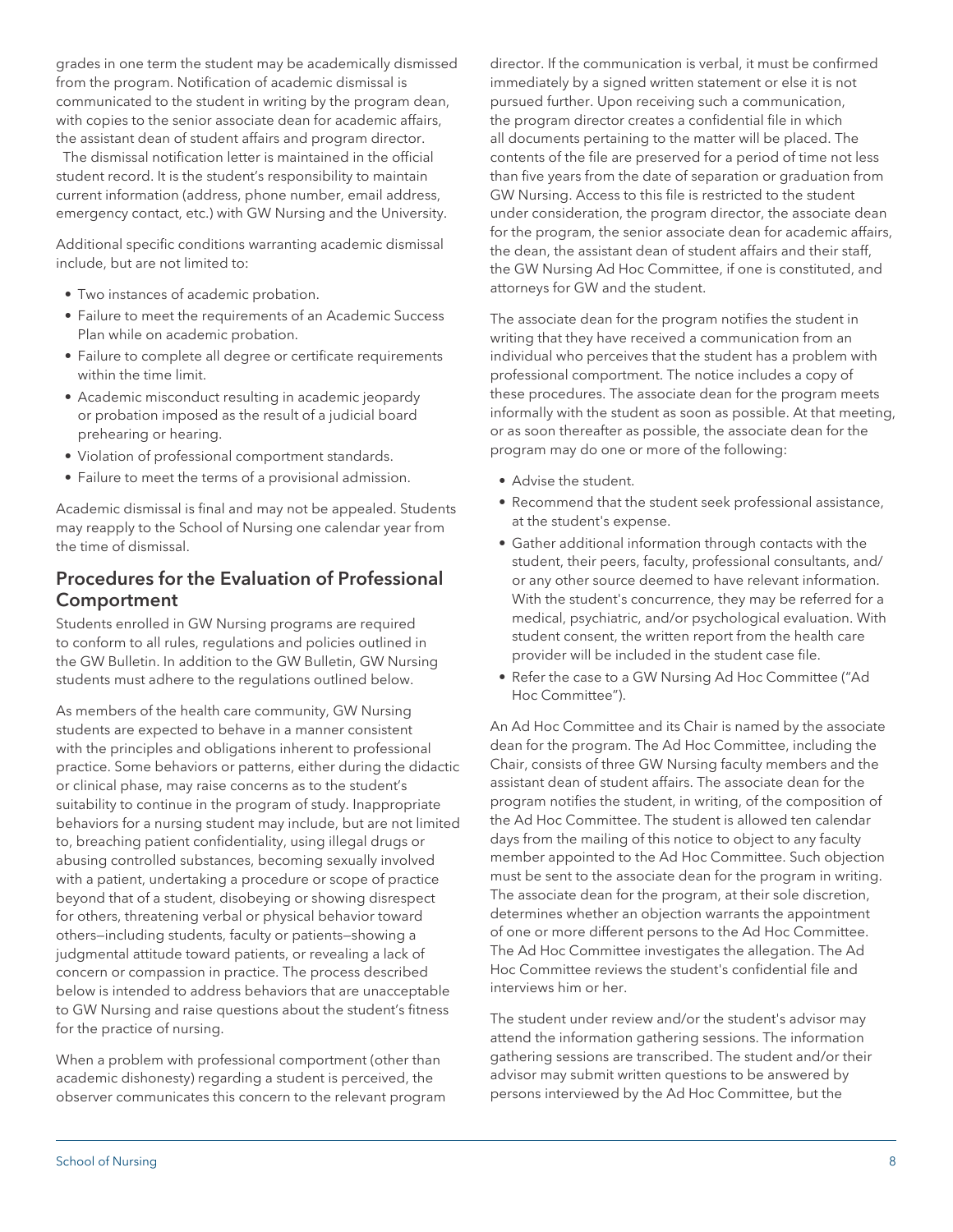procedure regarding their questioning is left to the sole discretion of the Ad Hoc Committee, including whether the questions submitted by the student and/or their advisor are modified and/or posed to the persons interviewed. The student also may suggest persons be interviewed by the Ad Hoc Committee, but the decision to interview such persons is left to the sole discretion of the Ad Hoc Committee. The student may speak on their behalf and may submit other material. The student's advisor may not speak. The materials and/or testimony to be considered and the weight to be given to them are left to the sole discretion of the Ad Hoc Committee. The student and the student's advisor cannot be present when the Ad Hoc Committee meets in executive session.

Meetings of the Ad Hoc Committee are confidential. Minutes of the Ad Hoc Committee are placed in the student's confidential file upon the completion of the Ad Hoc Committee's review. The Chair and all members are required to be present for all meetings of the Ad Hoc Committee. The Ad Hoc Committee makes its final recommendation(s) to the associate dean for the program. Such recommendation(s) are in writing and shall include findings of fact and the reasons for the recommendation(s). There is no required format for the recommendation(s). The content of the recommendation(s), including the nature and specificity of the findings and reasons, is left to the sole discretion of the Ad Hoc Committee. The Chair may review and sign the final recommendation(s) on behalf of the Ad Hoc Committee. The recommendation(s) could include, but is (are) not limited to, one or more of the following:

- Advising the student.
- Recommending that the student seek professional assistance, at the student's expense.
- Recommending conditions with which the student must comply in order to continue in GW Nursing.
- Recommending suspension from GW Nursing.
- Recommending dismissal from GW Nursing.

The Ad Hoc Committee must agree that its recommendation(s) is (are) supported by a preponderance of the evidence (more likely than not). The Ad Hoc Committee shall make an additional recommendation regarding whether the confidential file will be made part of the student's permanent academic record. The Ad Hoc Committee forwards its recommendation(s) to the senior associate dean for academic affairs.

The senior associate dean for academic affairs reviews the student's confidential file and the recommendation(s) of the Ad Hoc Committee. The senior associate dean for academic affairs, at their sole discretion, may meet with the student prior to making their determination. The senior associate dean for academic affairs takes whatever action they deem appropriate, including dismissal of the student from GW Nursing. The senior associate dean for academic affairs informs the student in writing of their decision.

The student shall have fifteen calendar days in which to appeal the decision of the senior associate dean for academic affairs. Such appeal shall be in writing sent to the GW Nursing dean. The scope of this appeal is limited to the dean or their designee's determination as to whether the procedures set forth in these procedures have been complied with. Failure to appeal the decision shall be deemed a waiver of any and all rights to challenge the senior associate dean for academic affairs decision and shall be deemed an acceptance of the decision.

The dean or their designee make a decision in the written record of the proceedings. Their decision is final. At any time during the process, if the student in question selects an attorney as their advisor, GW will have its attorney present. The student, therefore, is required to inform the assistant dean for the program seven days in advance of the hearing if counsel is to be present.

### <span id="page-8-0"></span>Evaluation of Academic Performance

Faculty members are responsible for evaluating the performance of students in a meaningful, useful and timely manner and for assigning grades on a basis that is rational, just and unbiased. The authority for assignment of grades rests with faculty members in the respective programs.

#### <span id="page-8-1"></span>Appeal Procedures for Cases of Alleged Improper Academic Evaluation

The purpose of this process is to resolve student assertions of "cases of Alleged Arbitrary or Capricious Academic Evaluation" in the form of a course grade in the School of Nursing and in accordance with the GW Guide to Student Rights and Responsibilities.

*Nature of grievances covered under this process*—This policy and procedure pertains to a student assertion of arbitrary or capricious assignment of course grade (a "grade grievance"). Cases of academic dishonesty are not included here (see Statement of Student Rights and Responsibilities: Code of Academic Integrity), nor are allegations of illegal discrimination (see Statement of Student Rights and Responsibilities: Student Grievance Procedures).

*Instructor responsibilities*—It is the responsibility of the course instructor to provide a syllabus (or course outline) to each student in a course at the beginning of the semester that clearly sets forth the instructor's grading policy in the course. It is also the responsibility of the instructor to adhere to the grading policy stated in the syllabus, or, if changes are made, to announce and implement them in a manner that is not prejudicial to the evaluation any student receives from the course instructor.

*Student responsibilities*—It is the responsibility of the student to communicate clearly with the instructor and on a timely basis about any grading issues in a course. If the student is not clear about the syllabus, the grading policy or a grade on a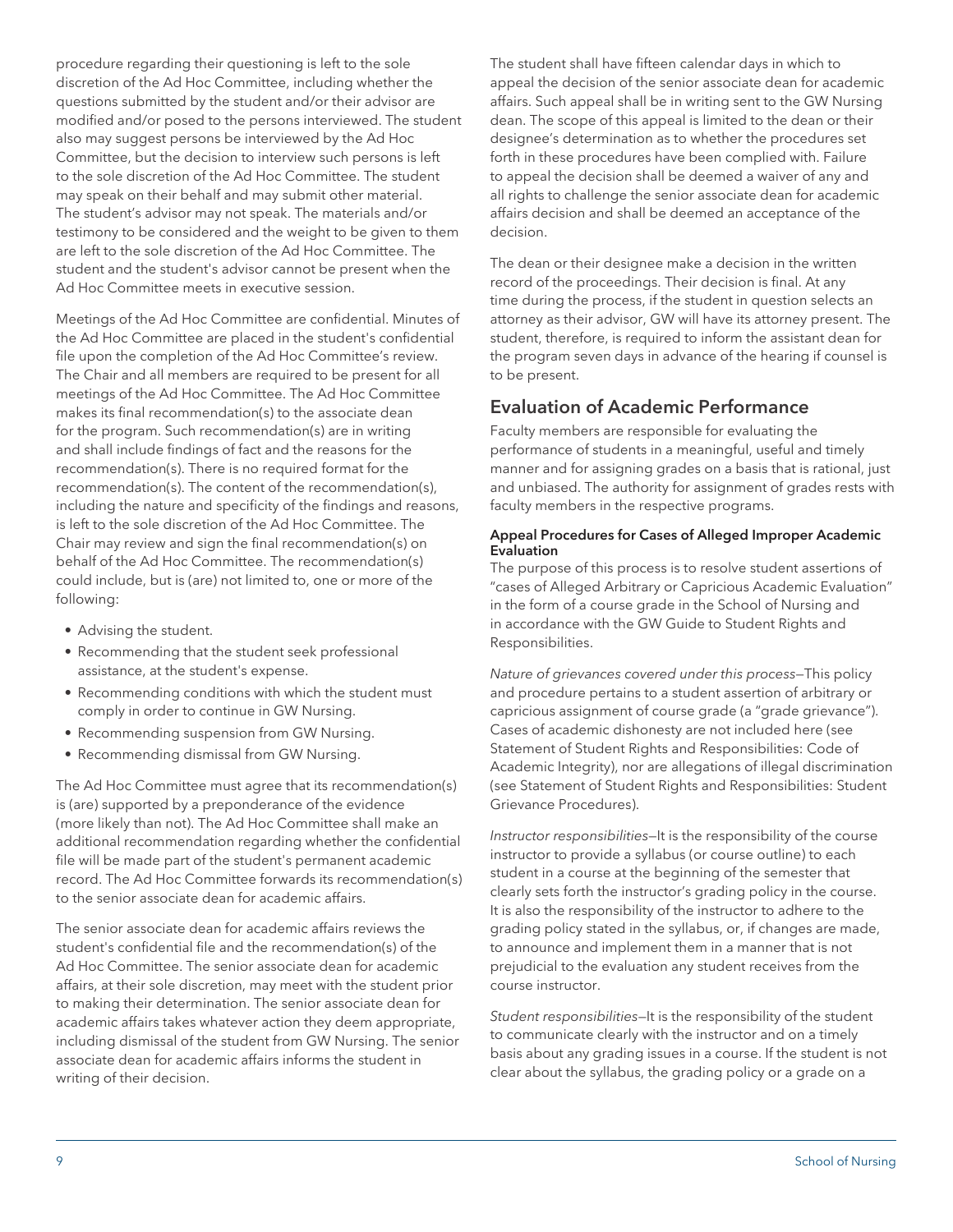student assignment or other work product, the student should immediately initiate a discussion with the instructor.

*Confidentiality*—Students, faculty, instructors, academic administrators, and University employees shall maintain the confidentiality of matters related to grade grievances, in a manner consistent with University policies, including the [Privacy](https://compliance.gwu.edu/privacy-student-records/) [of Student Records policy](https://compliance.gwu.edu/privacy-student-records/) [\(https://compliance.gwu.edu/](https://compliance.gwu.edu/privacy-student-records/) [privacy-student-records/\)](https://compliance.gwu.edu/privacy-student-records/), and applicable privacy laws.

*File retention*—It shall be the responsibility of the SON Departments and Dean's Office to retain files regarding disputes beginning with a student's "Notification of Grade Grievance" filing. These files shall be retained for two academic years, and then discarded. No materials will be placed in individual student files in program offices, nor will notations be made on academic transcripts. See section above for instructor record retention requirements.

#### SON process: Appeal procedures for cases of alleged improper academic evaluation.

The only grounds for a grade appeal request is arbitrary and capricious grading, meaning that the grading standard was not properly applied. Arbitrary and capricious grading is considered in the event the assignment of the course grade is based upon something other than performance in the course; the assignment of the course grade is made based upon the unreasonable application of standards different from the standards that were applied to other students in that course; or when the assignment of the course grade is based upon a substantial and unreasonable departure from the written academic standards for that course. In the event a student believes the grade has been assigned in an arbitrary or capricious manner, a [Grade Appeal Form](https://nursing.gwu.edu/forms/) [\(https://](https://nursing.gwu.edu/forms/) [nursing.gwu.edu/forms/](https://nursing.gwu.edu/forms/)) may be submitted.

Students who believe that a grade or evaluation is capricious and/or arbitrary may use the following appeal procedures.

I. Attempt resolution with the relevant faculty member and the student's program dean.

a) The student must complete Section 1 of the Grade Appeal Form and submit this written appeal to the relevant faculty member within five calendar days of the time the grade is posted, with a copy to the program dean.

b) The faculty member will review the student's Grade Appeal and complete Section 2 of the form. Upon completion, the faculty member will submit the form to the program dean with the student in copy.

c) A review shall be conducted by the program dean, consulting with the student and respective faculty member(s) involved with the grade or evaluation under review as the program dean finds appropriate. If the program dean is the faculty member who assigned the

grade or evaluation under review, then a senior academic official conducts the review process.

d) Following the program dean's review, the program dean's decision will be input in Section 3 of the Grade Appeal Form. The completed Grade Appeal Form will be provided to the student and the faculty member.

II. Escalate the appeal to the senior associate dean for academic affairs.

a) If a mutually satisfactory resolution is not achieved in Step 1, the student may, within five calendar days of the decision of the program dean (or senior academic official, if applicable) being rendered, appeal to the senior associate dean for academic affairs.

b) The student must submit to the senior associate dean for academic affairs a written letter of appeal, accompanied by the completed Grade Appeal Form used in Step 1 and any other supporting documentation that the senior associate dean for academic affairs permits.

c) Appeal requests are reviewed by the senior associate dean for academic affairs, consulting with the student and all respective faculty members involved with the grade or evaluation under review, as the senior associate dean for academic affairs finds appropriate, to determine whether the grading procedures employed were fair, equitable, objective, and consistent. Appeal requests may be referred to the ASAC Progression Sub-Committee by the senior associate dean for academic affairs to provide additional guidance and recommendations.

d) The senior associate dean for academic affairs (or delegate) will render a decision in writing to the student with the student's program dean in copy. The decision of the senior associate dean of academic affairs is final.

# <span id="page-9-0"></span>Prerequisites and Corequisites

Students who want to take courses that have prerequisites must successfully complete prerequisites before the term in which they take the next course. When taking a course with a corequisite, students must take the co-requisite during the same term as the course that requires it. Students should consult their plan of study and/or their syllabi for course-specific prerequisites and/or co-requisites.

# <span id="page-9-1"></span>Independent Study

The purpose of an independent study is to increase the student's exposure to and involvement in nursing research or practice under the direction of a faculty mentor. The student is responsible for identifying and initiating a contract with a faculty member involved in, or who has expertise in, their practice or research project area. Input from the student's advisor is required before the plan for independent study is finalized. The faculty mentor for an independent study must be qualified to teach at the appropriate level (doctoral for doctoral degrees), have expertise in the area of the independent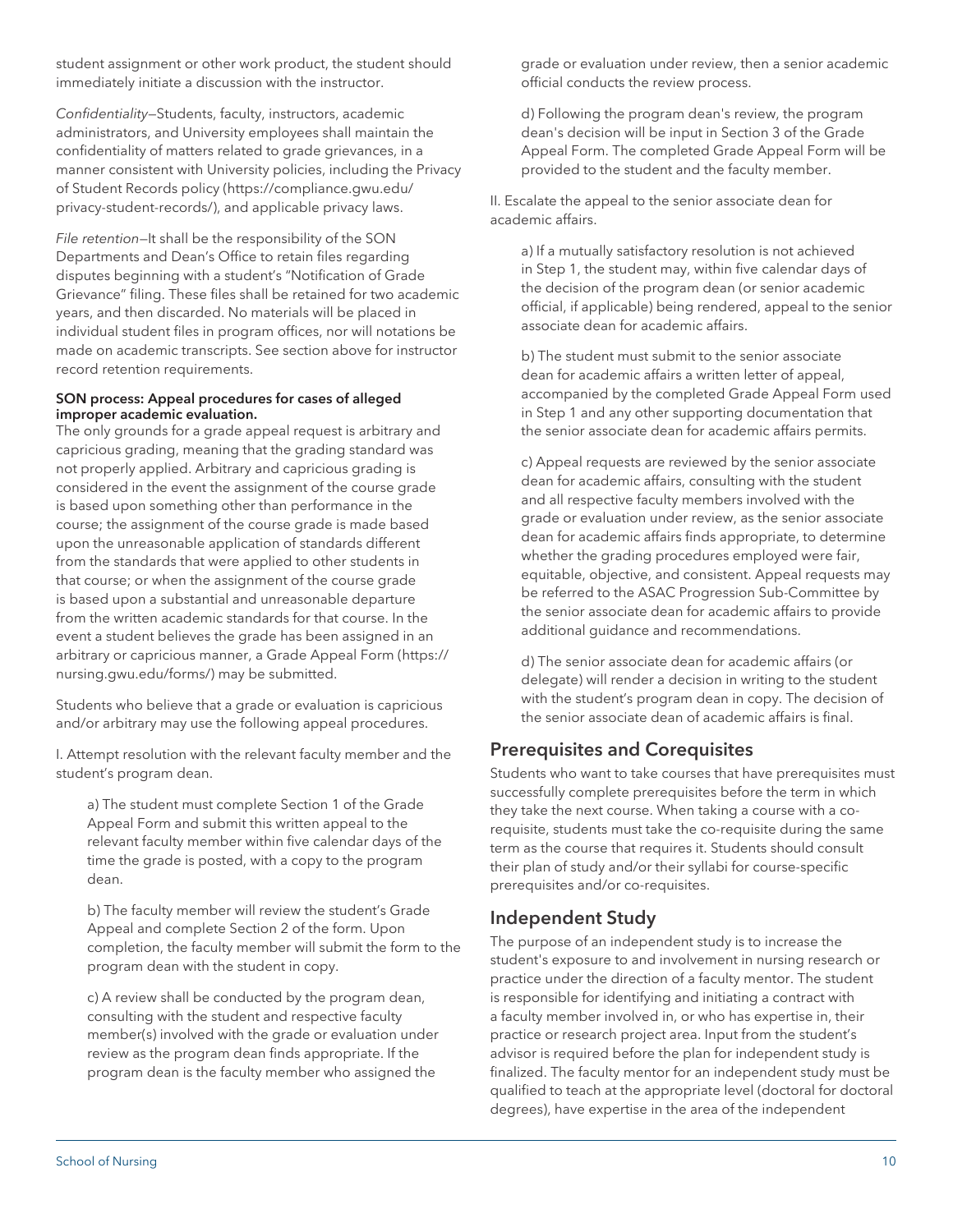study focus, and be an associate or regular member of the faculty. The faculty mentor can academically supervise the independent study while the student works with the nonregular faculty. The student and faculty mentor must establish mutually agreed upon objectives and evaluation criteria. The agreement is recorded in an Independent Study Contract, and a signed copy is forwarded to the associate dean of the student's program with a copy to the assistant dean of student affairs. Credit for independent study can vary from 1 to 3 credits per semester, depending on the program, the nature of the objectives, and requirements. Credit value is calculated as fifty to seventy clinical hours equaling 1 semester credit for practicum/clinical. One hour per week, for fifteen weeks in a semester, equals 1 semester credit for didactic coursework. At the completion of the independent study, students must meet with their faculty mentor for a final evaluation. The faculty mentor submits a grade when the student is deemed to have satisfactorily completed the independent study objectives. Independent studies may not extend beyond the semester of enrollment.

### <span id="page-10-0"></span>Audit

GW Nursing undergraduate students who have a cumulative grade-point average of at least 3.0 may take graduate-level non-clinical courses for audit. Written approval from the course instructor, advisor and associate deans for the MSN and DNP programs is required. Enrollment in a graduate-level course does not in any way imply subsequent GW Nursing approval for credit toward a graduate degree. Graduate-level tuition and fees apply. Students are responsible for additional costs.

# <span id="page-10-1"></span>Course Waiver

If a student takes a course at an institution other than GW, they must apply for a waiver to substitute a course if the course is in a GW Nursing required plan of study. The number of credits is not transferred to GW Nursing and the student will need to make up the waived number of credits. A course waiver must be requested in writing and must include justification for the request from the student's program director, who meets with the student to discuss how the waiver may affect their plan of study. For undergraduate students, the course waiver must be requested upon admission to the program and can only be for a pre-nursing course. No nursing courses can be waived based upon coursework at another institution. The student must have earned a grade of "*B*" or better in the course to be eligible for a waiver. MSN and DNP students must provide the program director with a course description or syllabus of the previously taken course, along with a transcript showing the grade the student received. The program director will make a recommendation regarding the waiver request. The student must then submit the program director's recommendation, waiver request, official transcript and course description to the associate dean of their program. The advisor, the student, and program director are notified of the decision in writing. All students receiving course waivers will be required, with advisement, to take another course that will provide the

appropriate number of credits to compensate for the waived course.

# <span id="page-10-2"></span>Relocation During Program of Study

Graduate students relocating during their program of study must contact their GW Nursing program director to discuss ramifications of moving to a state where GW Nursing does not operate or operates on a restricted basis. Students planning to relocate to a state where GW Nursing does not operate or operates on a restricted basis, will not be able to complete their program of study as planned. Students should inform their program director and program associate of any planned relocation as soon as possible.

# <span id="page-10-3"></span>Advising and Mentoring

Each GW Nursing student is assigned a professional academic advisor in the Office of Student Affairs and a dedicated faculty mentor. The relationship is established to assure that the student is progressing satisfactorily in the program. Students enrolled in undergraduate, graduate, or certificate programs must meet with their professional academic advisor, in person or electronically, to review a program of study, listing all coursework required for the degree or certificate, including applicable transfer credit. Changes to the program of study can be made through petition to the program director. Professional academic advisors provide office hours and opportunities for advising by appointment. Should any other non-academic concerns (i.e., personal bereavement or medical issues) arise that hinders a student's academic success in their degree program, the student should first discuss the issue with their assigned professional academic advisor. The professional academic advisor may refer the student to the program director, program dean, the assistant dean for student affairs, or to one of the university services for consultation. Students may meet with their assigned faculty mentor at any point to discuss academic concerns or to solicit advice on career trajectory. Clinical MSN and BSN-DNP students are assigned a clinical experience faculty mentor to ensure successful completion of clinical requirements.

*PhD advisors, mentors, and the dissertation chairperson:* The advisor is assigned to the student at admission. The advisor provides guidance throughout the doctoral program and introduces students to the broader network of potential mentors. Students will form a network of formal and informal mentors, whose roles may include short-term research supervision, consultation, or dissertation committee membership. By the completion of semester four and with advisor assistance, the student will designate the dissertation chair. The primary advisor may serve as chair, or another GW faculty member may assume the role.

# <span id="page-10-4"></span>Changes in Course Enrollment

A student may not substitute one course for another without the approval of the program director and the associate dean for the program. After the deadlines for adding or dropping courses, a student must obtain the permission of the course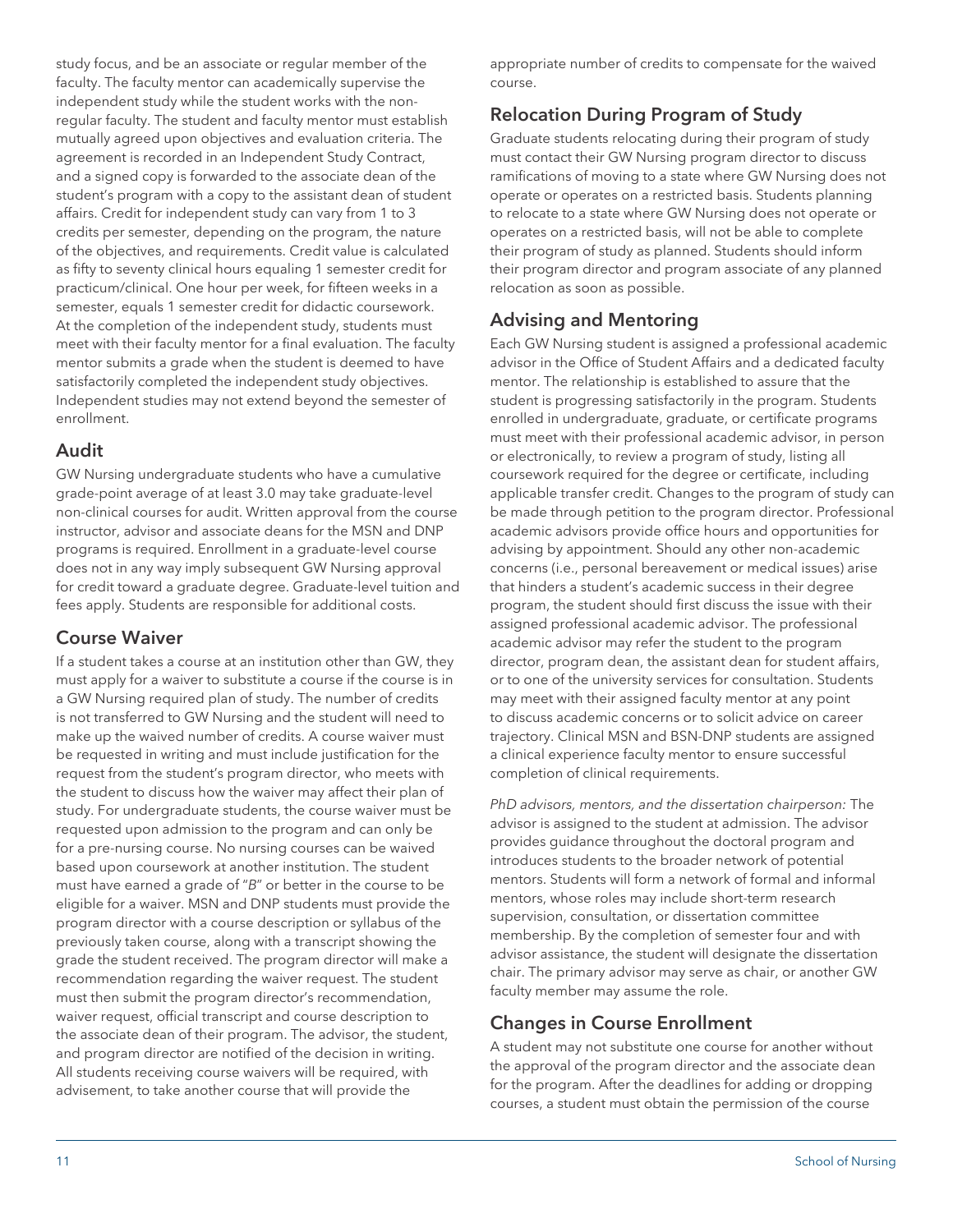instructor, the program director, and the associate dean for the program to withdraw from a course. Students are subject to all GW financial regulations with respect to change in course enrollment as outlined in the GW Bulletin. Any refunds of tuition follow the guidelines related to Tuition Refunds described above.

# <span id="page-11-0"></span>Honor Society

The GW Nursing Phi Epsilon chapter is a chartered member of Sigma Theta Tau International, the national honor society of nursing. GW Nursing students who meet the qualifications specified by the constitution of Sigma Theta Tau are eligible for membership and may be nominated by an associate dean for the program, faculty member or a Sigma Theta Tau member.

# Formal Complaints

Purpose: provide a policy and procedure for filing a complaint arising from a person(s) internal or external to GW Nursing. All information regarding the complaint shall be kept confidential. Those investigating a complaint may only discuss it with those individuals who are immediately involved in the dispute. If GW Nursing deems a complaint to be "inappropriate" under this policy, the person submitting the complaint will be notified of a more appropriate avenue to pursue for resolution.

# <span id="page-11-1"></span>Non-Academic Complaint

A non-academic complaint is an allegation by a student concerning (1) a GW employee or affiliate, (2) a GW student, (3) administrative policies, procedures, regulations or requirements or (4) a service or activity.

If a student believes that they have been discriminated against on the basis of race, color, religion, sex, national origin, age, disability, veteran status, sexual orientation, or gender identity or expression in any of the policies, procedures, programs or activities of or by any individual employed by or acting in an official capacity for The George Washington University, please see The George Washington University Guide to Student Rights and Responsibilities

# <span id="page-11-2"></span>Academic Complaint

An academic complaint is a formal complaint regarding a grade or evaluation of a student's performance. Faculty members are responsible for determining the curriculum of a course, for developing appropriate methods of evaluating student learning, for evaluating fairly, for upholding academic standards, and for enforcing policies concerning academic honesty. (See GW Code of Academic Integrity). To initiate a formal academic complaint, students should follow the procedures outlined in the Appeal Procedures for Cases of Alleged Improper Academic Evaluation in the GW Nursing Bulletin.

# UNDERGRADUATE

# Bachelor's programs

- [Bachelor of Science in Nursing](http://bulletin.gwu.edu/nursing/bs-nursing/) [\(http://bulletin.gwu.edu/](http://bulletin.gwu.edu/nursing/bs-nursing/) [nursing/bs-nursing/\)](http://bulletin.gwu.edu/nursing/bs-nursing/)
- [Registered Nurse to Bachelor of Science in Nursing](http://bulletin.gwu.edu/nursing/rn-to-bsn/) ([http://](http://bulletin.gwu.edu/nursing/rn-to-bsn/) [bulletin.gwu.edu/nursing/rn-to-bsn/\)](http://bulletin.gwu.edu/nursing/rn-to-bsn/)

# MASTER'S

# Master's programs

- [Master of Science in Nursing in the field of adult](http://bulletin.gwu.edu/nursing/msn-adult-gerontology-acute-care-nurse-practitioner/)[gerontology acute care nurse practitioner](http://bulletin.gwu.edu/nursing/msn-adult-gerontology-acute-care-nurse-practitioner/) ([http://](http://bulletin.gwu.edu/nursing/msn-adult-gerontology-acute-care-nurse-practitioner/) [bulletin.gwu.edu/nursing/msn-adult-gerontology-acute](http://bulletin.gwu.edu/nursing/msn-adult-gerontology-acute-care-nurse-practitioner/)[care-nurse-practitioner/](http://bulletin.gwu.edu/nursing/msn-adult-gerontology-acute-care-nurse-practitioner/))
- [Master of Science in Nursing in the field of adult](http://bulletin.gwu.edu/nursing/msn-adult-gerontology-primary-care-nurse-practitioner/)[gerontology primary care nurse practitioner](http://bulletin.gwu.edu/nursing/msn-adult-gerontology-primary-care-nurse-practitioner/) ([http://](http://bulletin.gwu.edu/nursing/msn-adult-gerontology-primary-care-nurse-practitioner/) [bulletin.gwu.edu/nursing/msn-adult-gerontology-primary](http://bulletin.gwu.edu/nursing/msn-adult-gerontology-primary-care-nurse-practitioner/)[care-nurse-practitioner/](http://bulletin.gwu.edu/nursing/msn-adult-gerontology-primary-care-nurse-practitioner/))
- [Master of Science in Nursing in the field of family nurse](http://bulletin.gwu.edu/nursing/msn-family-nurse-practitioner/) [practitioner](http://bulletin.gwu.edu/nursing/msn-family-nurse-practitioner/) ([http://bulletin.gwu.edu/nursing/msn-family](http://bulletin.gwu.edu/nursing/msn-family-nurse-practitioner/)[nurse-practitioner/\)](http://bulletin.gwu.edu/nursing/msn-family-nurse-practitioner/)
- [Master of Science in Nursing in the field of nurse](http://bulletin.gwu.edu/nursing/msn-nurse-midwifery/)[midwifery](http://bulletin.gwu.edu/nursing/msn-nurse-midwifery/) [\(http://bulletin.gwu.edu/nursing/msn-nurse](http://bulletin.gwu.edu/nursing/msn-nurse-midwifery/)[midwifery/\)](http://bulletin.gwu.edu/nursing/msn-nurse-midwifery/) (collaborative program between GW School of Nursing and [Shenandoah University](http://www.su.edu/nursing/nursing-graduate-programs/nurse-midwifery-programs/) [\(http://www.su.edu/](http://www.su.edu/nursing/nursing-graduate-programs/nurse-midwifery-programs/) [nursing/nursing-graduate-programs/nurse-midwifery](http://www.su.edu/nursing/nursing-graduate-programs/nurse-midwifery-programs/)[programs/](http://www.su.edu/nursing/nursing-graduate-programs/nurse-midwifery-programs/)))
- [Master of Science in Nursing in the field of nursing](http://bulletin.gwu.edu/nursing/msn-nurse-leadership-management/) [leadership and management](http://bulletin.gwu.edu/nursing/msn-nurse-leadership-management/) ([http://bulletin.gwu.edu/](http://bulletin.gwu.edu/nursing/msn-nurse-leadership-management/) [nursing/msn-nurse-leadership-management/\)](http://bulletin.gwu.edu/nursing/msn-nurse-leadership-management/)
- [Master of Science in Nursing in the field of psychiatric](http://bulletin.gwu.edu/nursing/msn-psychiatric-mental-health-nurse-practitioner/) [mental health nurse practitioner](http://bulletin.gwu.edu/nursing/msn-psychiatric-mental-health-nurse-practitioner/) ([http://bulletin.gwu.edu/](http://bulletin.gwu.edu/nursing/msn-psychiatric-mental-health-nurse-practitioner/) [nursing/msn-psychiatric-mental-health-nurse-practitioner/](http://bulletin.gwu.edu/nursing/msn-psychiatric-mental-health-nurse-practitioner/))

# Combined program

• [Dual Master of Science in Nursing in the field of nursing](https://next.bulletin.gwu.edu/nursing/dual-msn-nursing-leadership-management-mph-at-gw/) [leadership and management and Master of Public Health](https://next.bulletin.gwu.edu/nursing/dual-msn-nursing-leadership-management-mph-at-gw/) [\(MPH@GW\)](https://next.bulletin.gwu.edu/nursing/dual-msn-nursing-leadership-management-mph-at-gw/) ([https://next.bulletin.gwu.edu/nursing/dual](https://next.bulletin.gwu.edu/nursing/dual-msn-nursing-leadership-management-mph-at-gw/)[msn-nursing-leadership-management-mph-at-gw/\)](https://next.bulletin.gwu.edu/nursing/dual-msn-nursing-leadership-management-mph-at-gw/) *Starts fall 2022*

# DOCTORAL

# Doctoral programs

- [Doctor of Nursing Practice in the field of adult-gerontology](http://bulletin.gwu.edu/nursing/dnp-adult-gerontology-acute-care-nurse-practitioner/) [acute care practitioner](http://bulletin.gwu.edu/nursing/dnp-adult-gerontology-acute-care-nurse-practitioner/) [\(http://bulletin.gwu.edu/nursing/](http://bulletin.gwu.edu/nursing/dnp-adult-gerontology-acute-care-nurse-practitioner/) [dnp-adult-gerontology-acute-care-nurse-practitioner/\)](http://bulletin.gwu.edu/nursing/dnp-adult-gerontology-acute-care-nurse-practitioner/)
- [Doctor of Nursing Practice in the field of adult-gerontology](http://bulletin.gwu.edu/nursing/dnp-adult-gerontology-primary-care-nurse-practitioner/) [primary care practitioner](http://bulletin.gwu.edu/nursing/dnp-adult-gerontology-primary-care-nurse-practitioner/) [\(http://bulletin.gwu.edu/nursing/](http://bulletin.gwu.edu/nursing/dnp-adult-gerontology-primary-care-nurse-practitioner/) [dnp-adult-gerontology-primary-care-nurse-practitioner/\)](http://bulletin.gwu.edu/nursing/dnp-adult-gerontology-primary-care-nurse-practitioner/)
- [Doctor of Nursing Practice in the field of executive](http://bulletin.gwu.edu/nursing/dnp-executive-leadership/) [leadership](http://bulletin.gwu.edu/nursing/dnp-executive-leadership/) ([http://bulletin.gwu.edu/nursing/dnp-executive](http://bulletin.gwu.edu/nursing/dnp-executive-leadership/)[leadership/\)](http://bulletin.gwu.edu/nursing/dnp-executive-leadership/)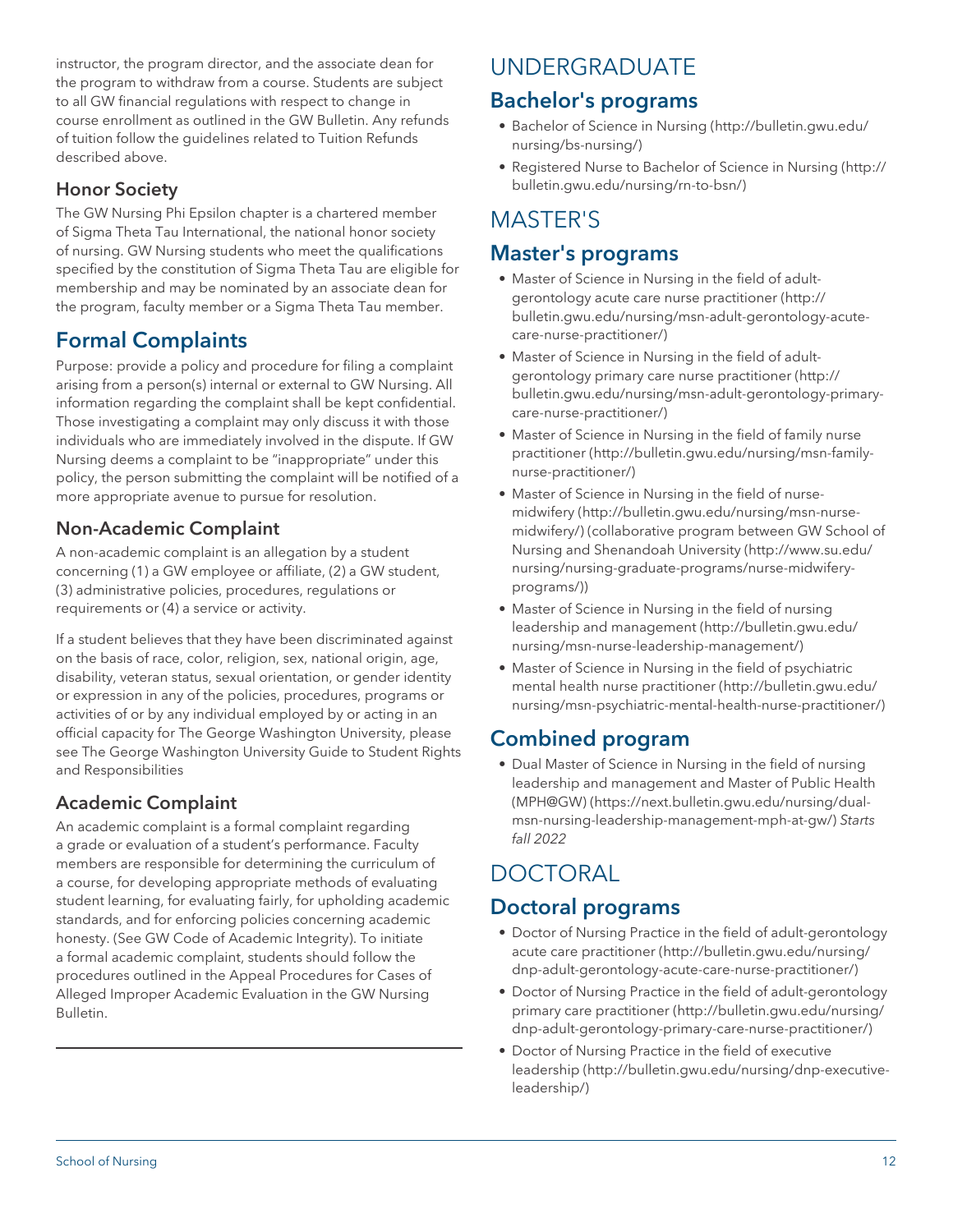- [Doctor of Nursing Practice in the field of family nurse](http://bulletin.gwu.edu/nursing/dnp-family-nurse-practitioner/) [practitioner](http://bulletin.gwu.edu/nursing/dnp-family-nurse-practitioner/) ([http://bulletin.gwu.edu/nursing/dnp-family](http://bulletin.gwu.edu/nursing/dnp-family-nurse-practitioner/)[nurse-practitioner/\)](http://bulletin.gwu.edu/nursing/dnp-family-nurse-practitioner/)
- [Doctor of Nursing Practice in the field of health policy](http://bulletin.gwu.edu/nursing/dnp-health-policy/) ([http://bulletin.gwu.edu/nursing/dnp-health-policy/\)](http://bulletin.gwu.edu/nursing/dnp-health-policy/)
- [Doctor of Nursing Practice in the field of nursing practice](http://bulletin.gwu.edu/nursing/dnp-nursing-practice/) (<http://bulletin.gwu.edu/nursing/dnp-nursing-practice/>)
- [Doctor of Nursing Practice in the field of psychiatric mental](http://bulletin.gwu.edu/nursing/dnp-psychiatric-mental-health-nurse-practitioner/) [health nurse practitioner](http://bulletin.gwu.edu/nursing/dnp-psychiatric-mental-health-nurse-practitioner/) [\(http://bulletin.gwu.edu/nursing/](http://bulletin.gwu.edu/nursing/dnp-psychiatric-mental-health-nurse-practitioner/) [dnp-psychiatric-mental-health-nurse-practitioner/](http://bulletin.gwu.edu/nursing/dnp-psychiatric-mental-health-nurse-practitioner/))
- [Doctor of Philosophy in the field of nursing](http://bulletin.gwu.edu/nursing/phd-nursing/) [\(http://](http://bulletin.gwu.edu/nursing/phd-nursing/) [bulletin.gwu.edu/nursing/phd-nursing/\)](http://bulletin.gwu.edu/nursing/phd-nursing/)

# **CERTIFICATES**

### Undergraduate certificate program

• [Healthcare prerequisites](http://bulletin.gwu.edu/nursing/uc-healthcare-prerequisites/#text) ([http://bulletin.gwu.edu/nursing/](http://bulletin.gwu.edu/nursing/uc-healthcare-prerequisites/#text) [uc-healthcare-prerequisites/#text](http://bulletin.gwu.edu/nursing/uc-healthcare-prerequisites/#text))

### Graduate certificate program

• [Health policy and media engagement](http://bulletin.gwu.edu/nursing/health-policy-media-engagement/) ([http://](http://bulletin.gwu.edu/nursing/health-policy-media-engagement/) [bulletin.gwu.edu/nursing/health-policy-media](http://bulletin.gwu.edu/nursing/health-policy-media-engagement/)[engagement/](http://bulletin.gwu.edu/nursing/health-policy-media-engagement/))

### Post-master's certificate programs

- [Adult-gerontology acute care nurse practitioner](http://bulletin.gwu.edu/nursing/pmc-adult-gerontology-acute-care-nurse-practitioner/) ([http://](http://bulletin.gwu.edu/nursing/pmc-adult-gerontology-acute-care-nurse-practitioner/) [bulletin.gwu.edu/nursing/pmc-adult-gerontology-acute](http://bulletin.gwu.edu/nursing/pmc-adult-gerontology-acute-care-nurse-practitioner/)[care-nurse-practitioner/](http://bulletin.gwu.edu/nursing/pmc-adult-gerontology-acute-care-nurse-practitioner/))
- [Adult-gerontology primary care nurse practitioner](http://bulletin.gwu.edu/nursing/pmc-adult-gerontology-primary-care-nurse-practitioner/) ([http://](http://bulletin.gwu.edu/nursing/pmc-adult-gerontology-primary-care-nurse-practitioner/) [bulletin.gwu.edu/nursing/pmc-adult-gerontology-primary](http://bulletin.gwu.edu/nursing/pmc-adult-gerontology-primary-care-nurse-practitioner/)[care-nurse-practitioner/](http://bulletin.gwu.edu/nursing/pmc-adult-gerontology-primary-care-nurse-practitioner/))
- [Family nurse practitioner](http://bulletin.gwu.edu/nursing/pmc-family-nurse-practitioner/) ([http://bulletin.gwu.edu/nursing/](http://bulletin.gwu.edu/nursing/pmc-family-nurse-practitioner/) [pmc-family-nurse-practitioner/\)](http://bulletin.gwu.edu/nursing/pmc-family-nurse-practitioner/)
- [Psychiatric–mental health nurse practitioner](http://bulletin.gwu.edu/nursing/pmc-psychiatric-mental-health-nurse-practitioner/) ([http://](http://bulletin.gwu.edu/nursing/pmc-psychiatric-mental-health-nurse-practitioner/) [bulletin.gwu.edu/nursing/pmc-psychiatric-mental-health](http://bulletin.gwu.edu/nursing/pmc-psychiatric-mental-health-nurse-practitioner/)[nurse-practitioner/\)](http://bulletin.gwu.edu/nursing/pmc-psychiatric-mental-health-nurse-practitioner/)

# **COURSES**

Explanation of Course Numbers

- Courses in the 1000s are primarily introductory undergraduate courses
- Those in the 2000s to 4000s are upper-division undergraduate courses that also may be taken for graduate credit with permission and additional work assigned
- Those in the 6000s and 8000s are for master's, doctoral, and professional-level students
- The 6000s are open to advanced undergraduate students with approval of the instructor and the dean or advising office

#### **NURS 3101. Ethical Foundations of Nursing. 3 Credits.**

Ethical theory and principles as they relate to a variety of common ethical and moral dilemmas that challenge nursing professionals in their clinical practice.

#### **NURS 3102. Nutrition for Health Professionals. 3 Credits.**

Human nutrition fundamentals and the scientific foundation; nutritional requirements related to changing individual and family needs, food choices, health behaviors, food safety, prevention of chronic disease and nutrition-related public health in the United States and other countries.

#### **NURS 3103. Human Anatomy and Physiology I. 4 Credits.**

Fundamental structures and functions as they relate to the human body: homeostasis, anatomical language and body organization, tissues and histology, integumentary; skeletal; muscular; nervous, and endocrine systems. Students should have a basic background in introductory cell/molecular biology before enrolling.

#### **NURS 3104. Human Anatomy and Physiology II. 4 Credits.**

Fundamental structures and functions as they relate to the human body: homeostasis, anatomical language and body organization, tissues and histology, cardiovascular, lymphatic, respiratory, digestive, urinary, and reproductive systems. Students should have a basic background in introductory cell/ molecular biology before enrolling. Prerequisite: NURS 3103.

#### **NURS 3105. Microbiology for Health Professionals. 4 Credits.**

The structural and functional characteristics of microbes; prokaryotic, eukaryotic, and viruses, in the context of human health.

#### **NURS 3106. Introduction to Statistics for Health Professionals. 3 Credits.**

A concepts-based course introducing students to the theory, practice, and application of probability and statistics to health care research questions.

#### **NURS 3107. Introduction to Math for Health Professionals. 3 Credits.**

Introduces students to the concept-based theory, practice, and application of math to dosage calculations in healthcare.

#### **NURS 3110W. Transition into the Nursing Profession. 2 Credits.**

Values and characteristics of the nursing profession in the context of history and current legal, regulatory, and ethical contexts. Includes a significant engagement in writing as a form of critical inquiry and scholarly expression to satisfy the WID requirement.

#### **NURS 3118. Pharmacology I. 2 Credits.**

The underlying principles of pharmacology and medication administration. Restricted to students in the BSN program. Prerequisites: NURS 3119, NURS 3120, NURS 3121, and NURS 3122.

#### **NURS 3119. Pathophysiology. 3 Credits.**

Pathophysiology and diagnostic assessments of common disease conditions affecting individuals across the lifespan. Restricted to students in the BSN program.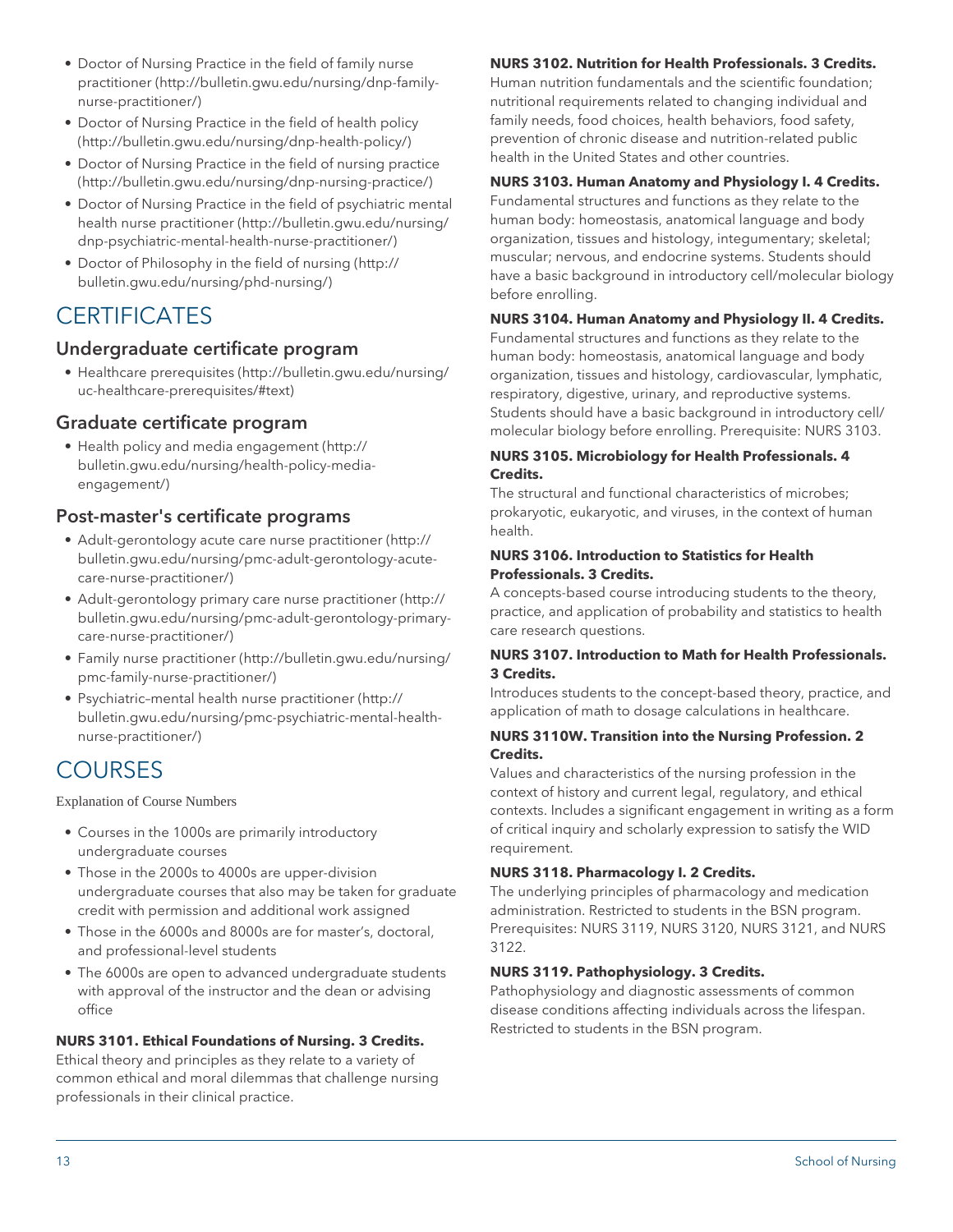#### **NURS 3120. Foundations of Professional Nursing. 6 Credits.**

Basic nursing concepts and skills the beginning nurse needs to provide client- and family-centered care to diverse client populations. Prepares students to use the nursing process. Restricted to students in the BSN program.

#### **NURS 3121. Health Assessment and Promotion. 3 Credits.**

The knowledge and skills needed to conduct comprehensive and need-specific health assessments. Concepts of health promotion and disease prevention. Restricted to students in the BSN program.

#### **NURS 3122. Principles of Safe Client Care. 2 Credits.**

Client safety core concepts and values of professional nursing. Restricted to students in the BSN program.

#### **NURS 3123. Quality Interprofessional Care of the Client. 2 Credits.**

Basic concepts of improvement science in nursing and interprofessional health care. Builds on concepts of safety learned in NURS 3122. Prerequisites: NURS 3119, NURS 3120, NURS 3121, and NURS 3122.

#### **NURS 3124. Adult and Geriatric Nursing I. 6 Credits.**

Didactic/clinical course focusing on primary, secondary, and tertiary care in the adult and geriatric client. Incorporates the nursing process into the provision of client- and familycentered care. Restricted to students in the BSN program. Prerequisites: NURS 3119, NURS 3120, NURS 3121, NURS 3122.

#### **NURS 3125. Mental Health Nursing. 3 Credits.**

Didactic/clinical course focusing on the application of theories and implementation of evidence-based care for clients with psychiatric/mental health issues. Restricted to students in the bachelor of science in nursing program. Prerequisites: NURS 3119, NURS 3120, NURS 3121, NURS 3122.

#### **NURS 4099. Variable Topics. 1-10 Credits.**

Assigned topics determined by the School of Nursing. Restricted to students with prior permission of the undergraduate division of the School of Nursing.

#### **NURS 4105. Disaster Preparedness. 3 Credits.**

Nursing disaster competencies guide nurses toward population well-being, including limiting injuries and maintaining community health. Disaster nurse roles, from rapid, effective response to care coordination, requires successful disaster competency. Restricted to students enrolled in the School of Nursing.

#### **NURS 4106. Global Health. 3 Credits.**

Students gain an understanding of factors that impact global health and the evidence based, interprofessional approaches needed to address current and future challenges. Restricted to students in the bachelor of science in nursing program.

#### **NURS 4109. Introduction to Perioperative Nursing. 3 Credits.**

The role of the perioperative nurse and the fundamental knowledge, skills, and competencies needed to deliver safe, evidence-based, holistic care within a perioperative setting. Includes clinical experiences. Prerequisites: NURS 3118, NURS 3119, NURS 3120, NURS 3121, NURS 3122, NURS 3123, NURS 3124, NURS 3125, NURS 4118, NURS 4124, NURS 4125, NURS 4126, and NURS 4207.

#### **NURS 4118. Pharmacology II. 2 Credits.**

Build on the knowledge from NURS 3118 and apply principles of pharmacology to the nurse's role in the pharmacological management of disease processes. Prerequisites: NURS 3118, NURS 3119, NURS 3120, NURS 3121, NURS 3122, NURS 3123, NURS 3124, NURS 3125, NURS 4207.

#### **NURS 4119. Patient Safety and Health Care Quality. 3 Credits.**

Processes and skills to provide safe, quality nursing care, encompassing five critical competencies: safe, patientcentered care; working in interdisciplinary teams; employing evidence-based practice; applying quality improvement; using informatics. Restricted to students in the bachelor of science in nursing program.

#### **NURS 4121. Nursing Advancement Portfolio. 15 Credits.**

Collection of evidences to demonstrate student learning and competency throughout the curriculum as they relate to achievement of nursing baccalaureate program outcomes. The portfolio provides a means of organizing student accomplishments in their academic work and in their pursuit of professional career pathways.

#### **NURS 4124. Adult and Geriatric Nursing 2. 5 Credits.**

Didactic/clinical course focusing on primary, secondary, and tertiary care in the complex adult and geriatric client. Incorporates the nursing process into the provision of client and family-centered nursing care. Restricted to Students in the BSN program. Prerequisites: NURS 3118, NURS 3119, NURS 3120, NURS 3121, NURS 3122, NURS 3123, NURS 3124, NURS 3125, NURS 4207.

#### **NURS 4125. Maternal and Women's Health Nursing. 3 Credits.**

Didactic/clinical course focusing on women's healthcare issues across the life span. The role of family and contemporary issues in women's health. Restricted to students in the bachelor of science in nursing program. Prerequisites: NURS 3118, NURS 3119, NURS 3120, NURS 3121, NURS 3122, NURS 3123, NURS 3124, NURS 3125, NURS 4207.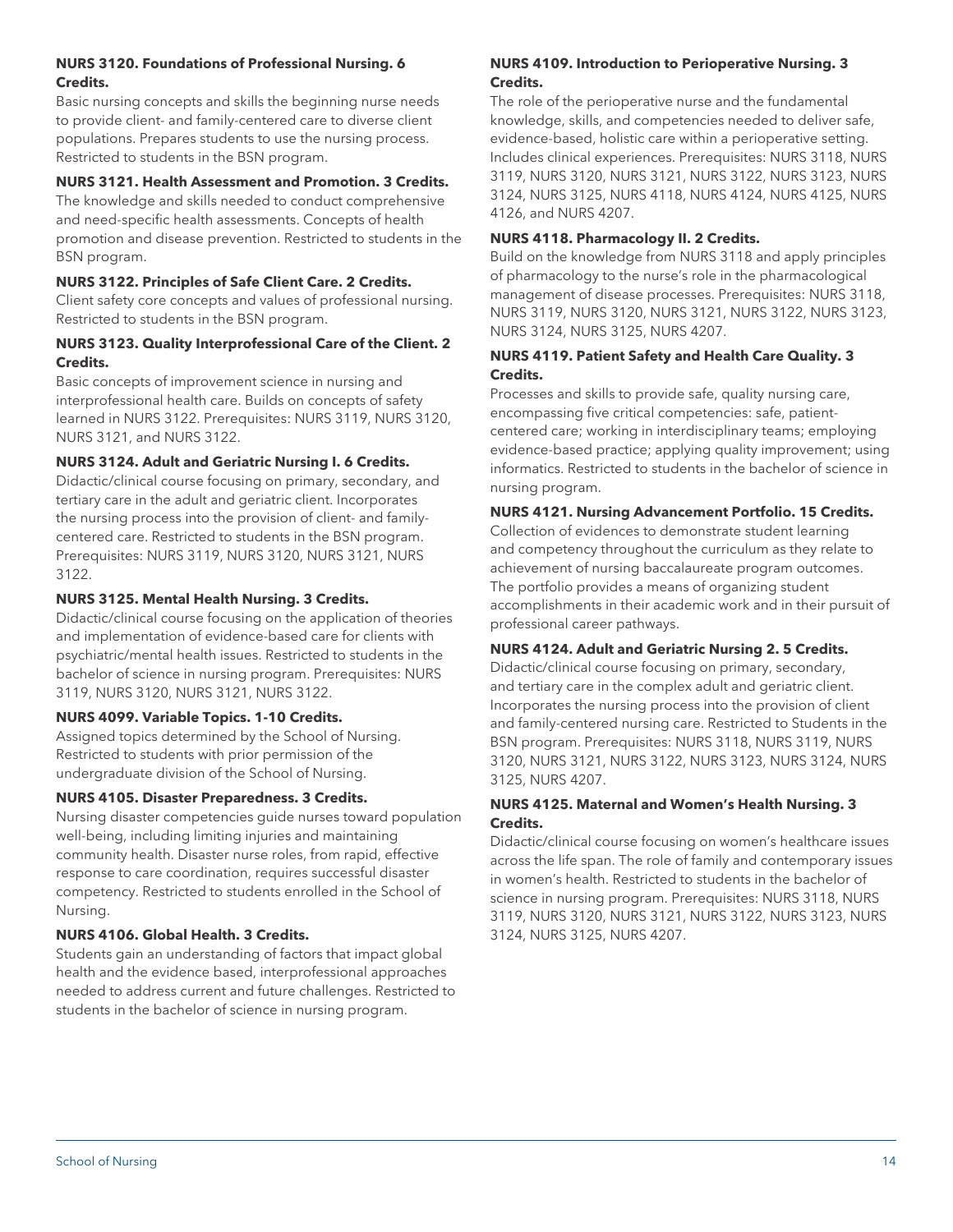#### **NURS 4126. Nursing Care of Children and Families. 3 Credits.**

Didactic/clinical course focusing on children and their families across primary, secondary, and tertiary care settings. Working in an interprofessional team, students prioritize and provide nursing care in hospital and community-based settings. Restricted to students in the bachelor of science in nursing program. Prerequisites: NURS 3118, NURS 3119, NURS 3120, NURS 3121, NURS 3122, NURS 3123, NURS 3124, NURS 3125, NURS 4207.

#### **NURS 4127. Transition to Professional Nursing Practice. 5 Credits.**

Didactic/clinical course designed to prepare students for professional practice. Students critically analyze and apply knowledge and skills learned in the program in a precepted clinical area. Focuses in part on preparation for the NCLEX-RN exam. Restricted to students in the bachelor of science in nursing program. Prerequisites: NURS 3118, NURS 3119, NURS 3120, NURS 3121, NURS 3122, NURS 3123, NURS 3124, NURS 3125, NURS 4118, NURS 4124, NURS 4125, NURS 4126, NURS 4207.

#### **NURS 4203. Dynamics of Nursing Leadership and Management. 3 Credits.**

Introduction to concepts of nursing leadership and management, showcasing the importance of each, while noting the crucial differences between them.

#### **NURS 4205W. Nurse's Role in Health Care Policy. 3 Credits.**

Understanding social, political, economic & population based dimensions of US healthcare policy using quality, access & cost. Includes significant engagement in writing as form of critical inquiry & scholarly expression to satisfy the WID requirement Includes a significant engagement in writing as a form of critical inquiry and scholarly expression to satisfy the WID requirement.

#### **NURS 4207. Principles of Nursing Research and Evidence-Based Practice. 3 Credits.**

Development of student skills in research and practice-related knowledge necessary to implement evidence-based practice. May be repeated for credit.

#### **NURS 4207W. Principles of Nursing Research and Evidence-Based Practice. 3 Credits.**

Development of student skills in research and practicerelated knowledge necessary to implement evidence-based practice. Restricted to students in the BSN program. Includes a significant engagement in writing as a form of critical inquiry and scholarly expression to satisfy the WID requirement.

#### **NURS 4217. Community and Public Health Nursing. 3 Credits.**

Introduction to the principles of community and public health nursing with an emphasis on vulnerable populations. Restricted to BSN students. Prerequisites: NURS 3118, NURS 3119, NURS 3120, NURS 3121, NURS 3122, NURS 3123, NURS 3124, NURS 3125, NURS 4118, NURS 4124, NURS 4125, NURS 4126, NURS 4207.

#### **NURS 4417. Community and Public Health Nursing. 3 Credits.**

Roles and responsibilities of nurses in community and population-based health. Concepts of community, public health, and health policy affecting culturally diverse and vulnerable populations locally, nationally, and globally. Identifying community health needs and appropriate primary, secondary, and tertiary prevention strategies. Restricted to students in the RN to BSN program.

#### **NURS 6001. Clinical Experience in San Jose, Costa Rica. 0 Credits.**

GW students work with nursing students and faculty from Universidad Hispanoamericana to provide basic health care, health screening, and patient education to children and adults in various community facilities and homes in San Jose, Costa Rica. Restricted to students enrolled in the School of Nursing.

#### **NURS 6002. Clinical Experience in Quito, Ecuador. 0 Credits.**

In collaboration with Universidad San Francisco de Quito, GW students work with local communities to provide basic health services and health education programs for adults and children in Quito and neighboring areas. Graduate students may have an opportunity to work with local physicians. Restricted to students enrolled in the School of Nursing who are fluent Spanish speakers.

#### **NURS 6003. Clinical Experience in Mukono District, Uganda. 0 Credits.**

In collaboration with GW partner Omni Med, students will focus on training volunteer community health workers to screen for hypertension and provide health education programs on topics such as maternal – child health, sanitation and nutrition in Mukono District, Uganda. Restricted to students enrolled in the School of Nursing.

#### **NURS 6004. Clinical Experience in Thomonde, Haiti. 0 Credits.**

Students and faculty from the GW's medical, physician assistant, and public health programs work in collaboration with partner organization Project Medishare to provide health services and education and disease prevention programs in rural clinics, schools, and villages in Thomonde, Haiti.

#### **NURS 6005. Clinical Experience in Caracol, Haiti. 0 Credits.**

In collaboration with health care providers from GW School of Nursing partner institution Pusan National University Yangsan Hospital, South Korea, and SAE-A Trading Company Ltd., students provide basic health services, health screening and education, and disease prevention programs to individuals and communities attending the medical mission clinic in Caracol, Haiti. Restricted to students enrolled in the School of Nursing.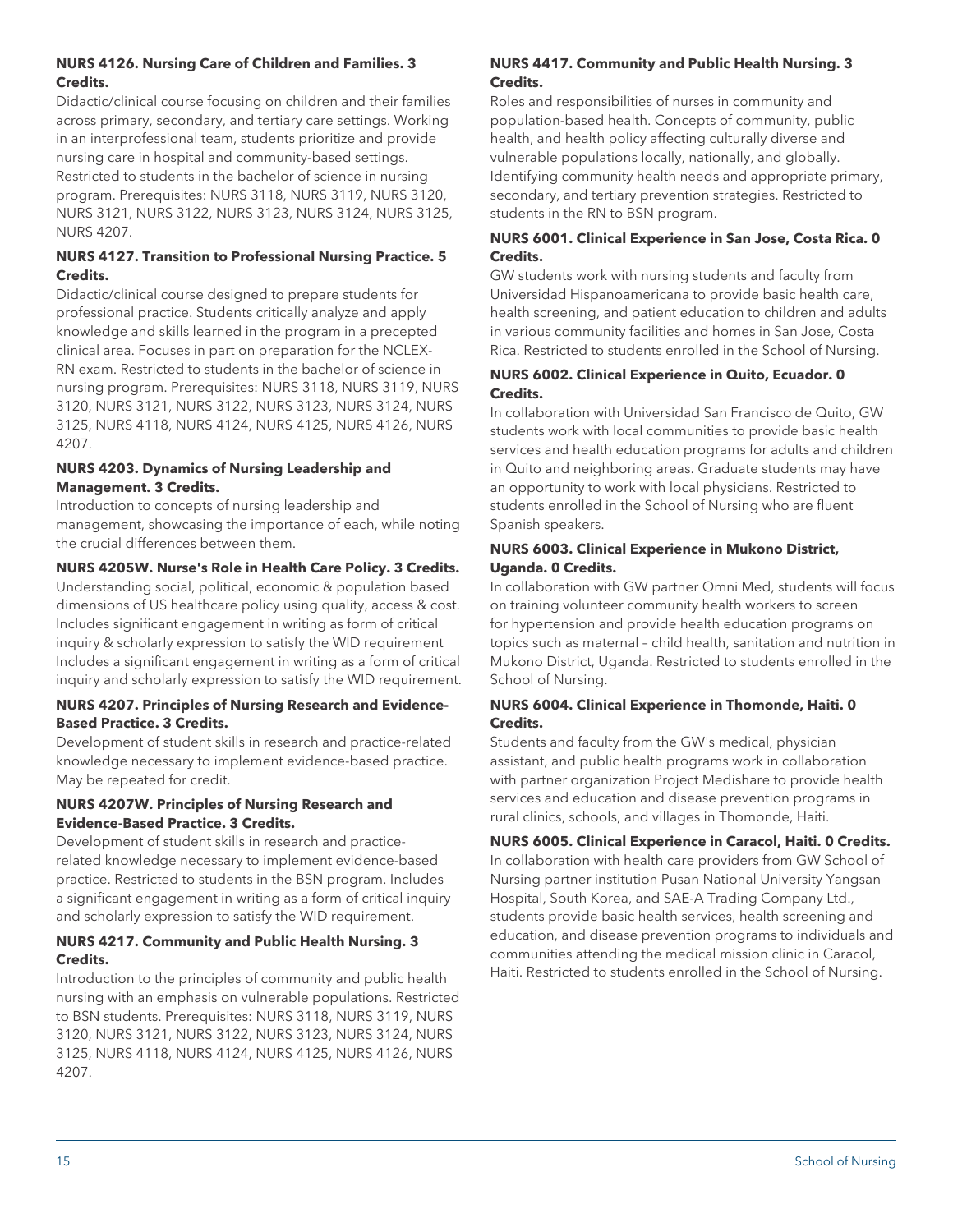#### **NURS 6006. Clinical Experience in Maribor, Slovenia. 0 Credits.**

In collaboration with the University of Maribor in Slovenia, GW students work with community health care workers to deliver basic nursing care to selected populations in the community. Students have opportunities to research selected health problems and their impact on the health of individuals and communities in Maribor.

#### **NURS 6181. Creativity and Innovation in Health Care. 3 Credits.**

The theoretical conceptualizations and practical applications to promote creativity and innovation in generating ideas, identifying opportunities, and solving problems.

#### **NURS 6202. Concepts in Population Health. 3 Credits.**

Students integrate and synthesize concepts associated with quality, health promotion, disease prevention, and chronic health problems within communities, the general population, and specific population groups; issues related to culturally diverse and vulnerable populations.

#### **NURS 6203. Nursing Leadership. 3 Credits.**

Evidence-based leadership skills as a core competency in nursing to improve patient care quality and strengthen nursing as a profession; theories of leadership, personal leadership, skill building, team building techniques, change, conflict resolution, motivation, and communication skills.

#### **NURS 6204. Health Information and Technology. 3 Credits.**

Key issues and concepts related to the use of technology and information management to support the provision of high quality health care and outcomes.

#### **NURS 6205. Health Policy, Quality, and Political Process. 3 Credits.**

Health policy process and analysis relevant to the three main components of policy: cost, quality, and access.

#### **NURS 6207. Evidence-Based Practice for Health Care Researchers. 3 Credits.**

Methodological issues of health care research; knowledge and skills needed to critically appraise and synthesize research results and evidence-based methods.

#### **NURS 6208. Biostatistics for Health Care Research. 3 Credits.**

Basic concepts and modeling approaches used in biostatistics through the use of health care research data.

#### **NURS 6215. Pediatric Adversity and Early Childhood Development and Health. 3 Credits.**

How major adversity in childhood can weaken developing brain architecture and impact physical and mental health; the impact of poverty and other social determinants of health on child well-being over the life cycle.

#### **NURS 6220. Advanced Physiology and Pathophysiology. 3 Credits.**

System-focused advanced physiology and pathophysiology for analysis of health deviations across the life span.

#### **NURS 6222. Advanced Health Assessment and Diagnostic Reasoning. 4 Credits.**

Nurse practitioner and nurse-midwifery students will acquire the knowledge, skills and clinical foundation for advanced health assessment and diagnostic reasoning in the ambulatory health care setting. This course is a prerequisite to all other clinical courses and includes a Campus Learning and Skills Intensive (CLASI).

#### **NURS 6224. Adult/Gerontology Primary Care Nurse Practitioner I: Practice Introduction. 4 Credits.**

First clinical practicum course in the adult-gerontology primary care nurse practitioner program; theoretical and practical foundations of common primary care conditions in the adult patient. Prerequisites: NURS 6220, NURS 6222, and NURS 6234.

#### **NURS 6225. Adult/Gerontology Primary Care Nurse Practitioner II: Adolescent and Adult. 8 Credits.**

Second clinical practicum course in the AGPCNP program. Synthesis and integration of advanced decision making skills including diagnostic reasoning and clinical judgment, health assessment, health promotion, technology, and evidencebased practice. Prerequisites: NURS 6220, NURS 6222, NURS 6224, and NURS 6234.

#### **NURS 6227. Family Nurse Practitioner Clinical Practicum. 1-7 Credits.**

Clinical practicum providing foundations of family primary care; focus on chronic health problems faced by families from culturally diverse backgrounds. Corequisites: NURS 6250, NURS 6251 and NURS 6252 Prerequisites: NURS 6220, NURS 6222 and NURS 6234.

#### **NURS 6229. Adult/Gerontology Primary Care Nurse Practitioner III: Adult, Older/Frail. 8 Credits.**

Third clinical practicum course in the adult-gerontology primary care nurse practitioner program; theoretical and evidence-based practice foundations for assessment and management of the patient across the aging continuum. Prerequisites: NURS 6220, NURS 6222, NURS 6224, NURS 6225, and NURS 6234.

#### **NURS 6230. Family Nurse Practitioner I: Lifespan Primary Care/Diagnosis/Management. 4 Credits.**

First clinically-based course for family nurse practitioners. Didactic and clinical experiences in primary care focusing on common and chronic health problems across the lifespan. Prerequisites: NURS 6220, NURS 6222, and NURS 6234.

#### **NURS 6231. Family Nurse Practitioner II: Lifespan Primary Care/Diagnosis/Management. 8 Credits.**

Second clinically-based course for family nurse practitioners. Didactic and clinical experiences in primary care focusing on common and chronic health problems across the lifespan. Prerequisites: NURS 6230.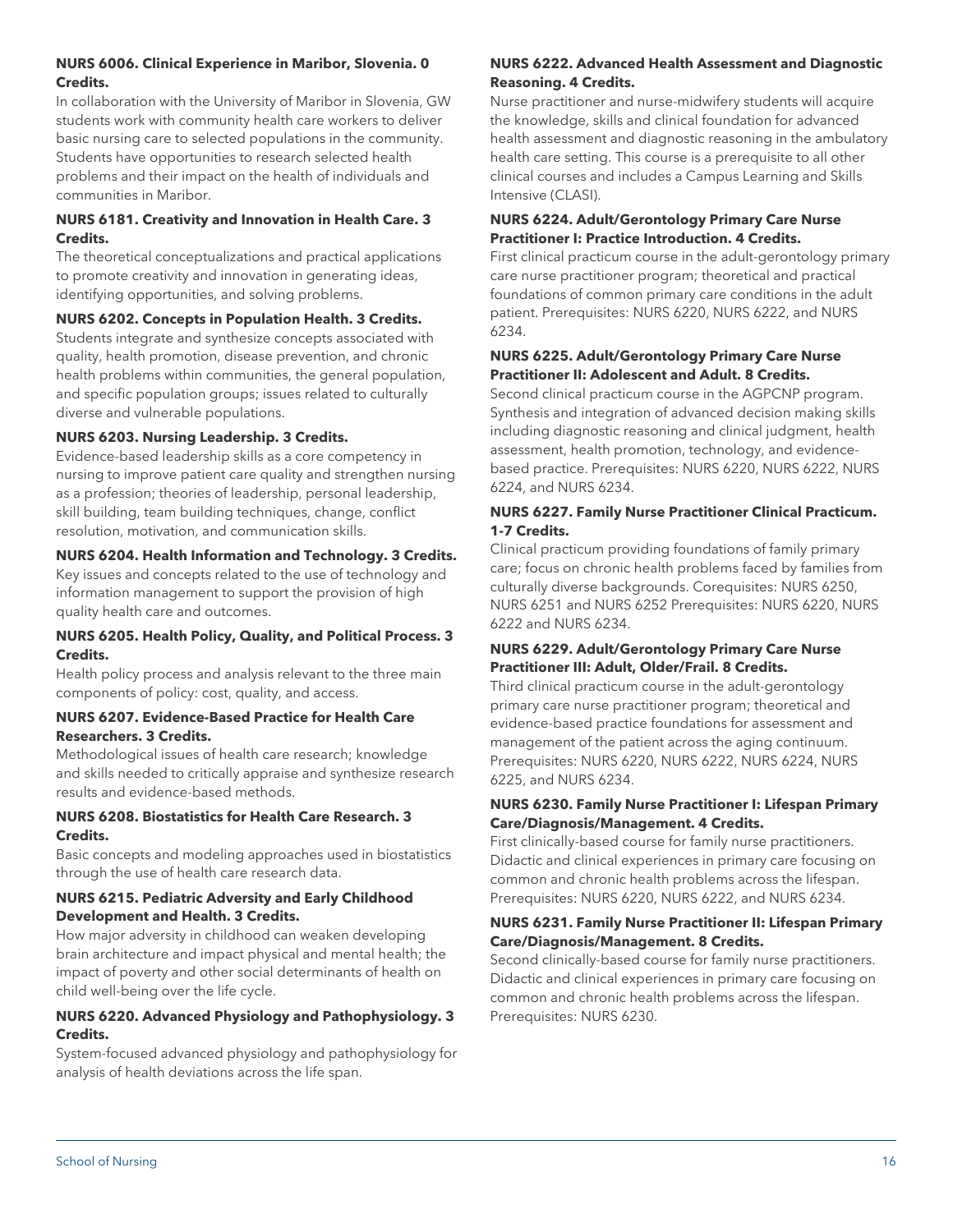#### **NURS 6232. Family Nurse Practitioner III: Professional Issues/Diagnosis/Management. 8 Credits.**

Third clinically-based course for family nurse practitioner students. Didactic and clinical experiences in primary care with a focus on common/chronic problems across the life span. Prerequisites: NURS 6231.

#### **NURS 6233. Genetics for Health Care Providers. 3 Credits.**

Basic scientific principles of genetics and their clinical applications.

#### **NURS 6234. Advanced Pharmacology for Nursing. 3 Credits.**

Pharmacologic concepts commonly seen in advanced practice nursing; major pharmacological classes for selected disease states and application in therapeutic decision making to encounters across the lifespan. Prerequisite: NURS 6220.

#### **NURS 6235. Adult-Gerontology Acute Care Nurse Practitioner I: Introduction to Practice. 4 Credits.**

First clinical course. Scientific underpinnings and practical management of complex acute and chronic conditions across spectrum of care delivery from subacute rehabilitation, to urgent care, emergency dept, hospital-based care and critical care. Prerequisites: NURS 6220, NURS 6222, and NURS 6234.

#### **NURS 6236. Adult-Gerontology Acute Care Nurse Practitioner II: Complex and Acute Illness. 8 Credits.**

Second clinical course in the adult-gerontology acute care nurse practitioner program. Management of complex, acute stable, and unstable conditions experienced by a variety of age groups from adolescents, to middle-aged adults, to the elderly. Prerequisites: NURS 6220, NURS 6222, NURS 6234, and NURS 6235.

#### **NURS 6237. Adult-Gerontology Acute Care Nurse Practitioner III: Complex and Chronic Disease Mgt Adolesc/ Elderly. 8 Credits.**

Scientific underpinnings and practical management of complex acute and chronic conditions across a spectrum of care delivery situations from subacute rehabilitation, to urgent care, emergency department, hospital-based care, and critical care. Prerequisites: NURS 6220, NURS 6222, NURS 6234, NURS 6235, and NURS 6236.

#### **NURS 6241. The Health Care Enterprise. 3 Credits.**

Overview of general management business principles related to health care systems; strategic management of patientcentered care delivery and strategic health care leadership. Same As: HSCI 6241.

#### **NURS 6242. Psychopharmacology. 3 Credits.**

Overview of the neurobiological and psychopharmacological principles for the clinical management of psychotropic medications in the treatment of mental illnesses across the lifespan; integrates neuroanatomy, pharmacogenomics, neurophysiology, pathophysiology, biochemistry, pharmacology and behavioral science. Prerequisites: NURS 6220, NURS 6222 and NURS 6234.

#### **NURS 6243. Addiction and Change. 3 Credits.**

Principles of addiction and change with a focus on correlating how changes in behavior lead to recovery in addictions. Models of addiction and change, the neurobiology of addiction, behavior change theories and models, and treating addictions through behavioral mechanisms.

#### **NURS 6244. Psychiatric/Mental Health Nursing with Families and Groups Across the Life Span. 3 Credits.**

Theoretical and conceptual models related to the developmental and functional processes within family systems, therapy groups, and psychoeducation groups; PMHNP's scope of practice as it relates to conducting family and group psychotherapy. Prerequisites: NURS 6242 and NURS 6245.

#### **NURS 6245. Psychiatric/Mental Health Diagnostic Assessment Across the Lifespan. 4 Credits.**

Theoretical and foundational knowledge for assessing, diagnosing, treating, and managing mental illnesses across the lifespan. Concurrent clinical practicum under supervision of preceptors and faculty. A minimum of 150 clinical hours are required. Prerequisites: NURS 6220, NURS 6222, and NURS 6234.

#### **NURS 6246. Psychiatric/Mental Health Advanced Practice Nursing with Individuals Across the Life Span. 3 Credits.**

Examines, analyzes, and evaluates treatment models and evidence-based interventions for the care of individuals living with acute and chronic mental illnesses across the lifespan. Prerequisites: NURS 6242 and NURS 6245.

# **NURS 6247. Population-Based Psychiatric/Mental Health**

**Advanced Practice Nursing Across the Life Span. 3 Credits.** Clinical practicum designed to build psychiatric-mental health NP skills in a variety of clinical settings. Integration of foundational knowledge from coursework to provide safe and competent behavioral healthcare to individuals across the lifespan. Prerequisites: NURS 6242, NURS 6244, NURS 6245, and NURS 6246.

#### **NURS 6248. Integrated Application of Psychiatric/Mental Health Advanced Practice Nursing. 3 Credits.**

Clinical practicum. Students develop competency in the psychiatric-mental health nurse practitioner role. Integration of foundational knowledge from coursework to provide safe and competent behavioral healthcare to individuals across the lifespan. Prerequisites: NURS 6242, NURS 6244, NURS 6245, NURS 6246, and NURS 6247.

#### **NURS 6250. Family Nurse Practitioner I for Nurse Practitioners: Adult Primary Care Diagnosis Management. 2 Credits.**

First clinically-based course for family nurse practitioners. Didactic and clinical experiences in primary care focusing on prevention and common/chronic health problems across the lifespan. Corequisite: NURS 6227.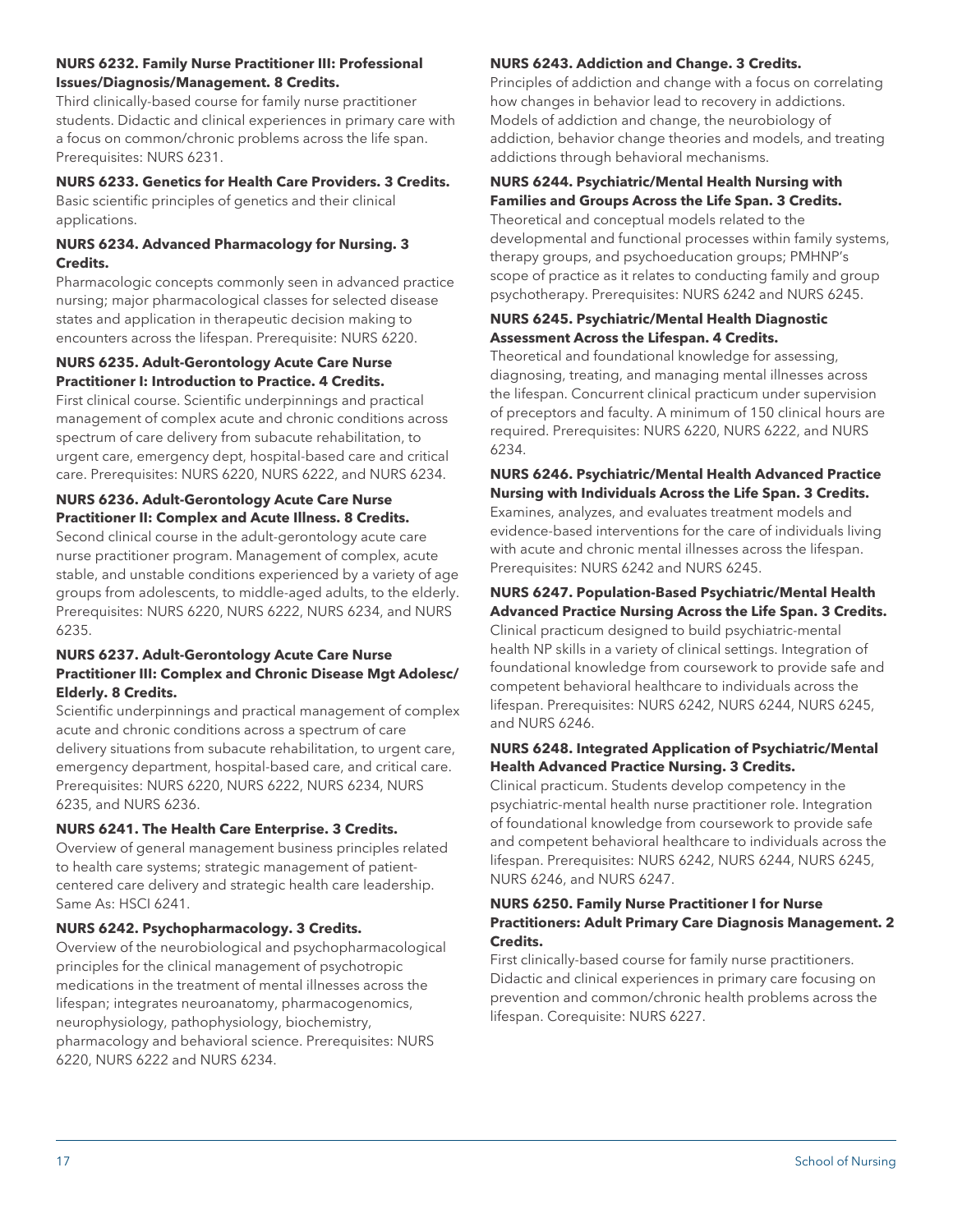#### **NURS 6251. Family Nurse Practitioner II for Nurse Practitioners: Lifespan Primary Care Diagnosis Management. 4 Credits.**

Second clinically-based course for family nurse practitioners. Didactic and clinical experiences in primary care focusing on common/chronic health problems across the lifespan. Corequisite: NURS 6227. Prerequisite: NURS 6250.

#### **NURS 6252. Family Nurse Practitioner III for Nurse Practitioners: Lifespan Primary Care Diagnosis Management. 4 Credits.**

Third theory course for family nurse practitioner students nationally certified in another APRN population. Covers common acute and chronic problems across the lifespan. Corequisite: NURS 6227. Prerequisites: NURS 6250, NURS 6251.

#### **NURS 6258. Leadership Capstone Practicum I. 3 Credits.**

First course in a two-semester mentored internship practicum. Students apply knowledge and refine abilities related to leadership in a setting and practice area mutually agreed upon by the student and instructor. Prerequisites: NURS 6202, NURS 6203, NURS 6204, NURS 6205, NURS 6207, NURS 6241, NURS 6274 and NURS 6295.

#### **NURS 6259. Leadership Capstone Practicum II. 3 Credits.**

Second course in a two-semester mentored internship practicum. Students apply knowledge and refine abilities related to leadership in a setting and practice area mutually agreed upon by the student and instructor. Prerequisite: NURS 6258.

#### **NURS 6262. Leadership Coaching in Nursing. 3 Credits.**

Client health coaching and leadership and management coaching; theoretical foundations, evidence for leadership coaching in nursing, and applications of coaching in nursing management.

#### **NURS 6263. Teaching and Learning in Health Care. 3 Credits.**

Application of instructional design methods to develop, deliver, and evaluate academic and professional health care curricula and education.

#### **NURS 6264. Advancing Health Care Quality and Patient Safety. 3 Credits.**

Application of the science of quality improvement, measurement and patient safety theories, models, methods, and tools to improve health care outcomes, cost and the patient and family experience of care in any health care setting.

#### **NURS 6265. Advanced Pathophysiology, Pharmacology, and Physical Exam of Complex Adult and Geriatric Patients. 3 Credits.**

System-focused physiology and pathophysiology, pharmacology, and health assessment. Analysis of health deviations found in the complex adult and elderly population. Restricted to students in the School of Nursing.

#### **NURS 6266. Geropsychiatric Considerations for Providers Caring for the Complex Adult and Geriatric Population. 3 Credits.**

Examination of the psychiatric conditions commonly seen when caring for the complex adult and geriatric population. Treatment, management, and special considerations are presented. Restricted to students in the School of Nursing. Prerequisites: NURS 6265.

#### **NURS 6267. Managing the Complex Adult and Geriatric in Long-Term Care. 3 Credits.**

Provides a multidisciplinary background and science for healthcare quality management in long-term care. Restricted to students in the School of Nursing. Prerequisites: NURS 6265.

#### **NURS 6268. Population Health and the Complex Adult and Geriatric Population. 3 Credits.**

Students integrate and synthesize concepts associated with quality, health promotion, disease prevention, chronic health problems, and social determinants of health, specifically in the complex adult and geriatric population. Restricted to students in the School of Nursing.

#### **NURS 6274. Health Economics and Finance. 3 Credits.**

Health care economics, finance, and policy for effective management in a complex health care environment.

#### **NURS 6282. Teaching and Learning in Health Care I: Foundations of Instructional Design. 3 Credits.**

Principles of instructional design. Active, authentic learning and assessment methods in academic and health care delivery settings; analyzing needs, defining objectives, and assessing outcomes for learning; strategies to support learner mastery.

#### **NURS 6284. Teaching and Learning in Health Care III: Program and Curriculum Development. 3 Credits.**

Design, development, implementation and evaluation of academic, clinical, and professional educational programs in nursing and other health professions; analysis and integration of national, professional and institutional policies, requirements, and standards to develop an outcomes-based curriculum.

#### **NURS 6291. Special Topics. 4 Credits.**

Topics vary by semester. May be repeated for credit provided the topic differs. Consult the Schedule of Classes for more details.

**NURS 6297. Independent Study. 1-9 Credits.**

**NURS 6298. NP Clinical Completion. 1-5 Credits.**

#### **NURS 6299. Nurse Practitioner Technology Enhanced Community Health. 0 Credits.**

Prepares students to integrate social determinants of health while using telehealth and digital health technologies to improve care for people living in rural and urban underserved communities.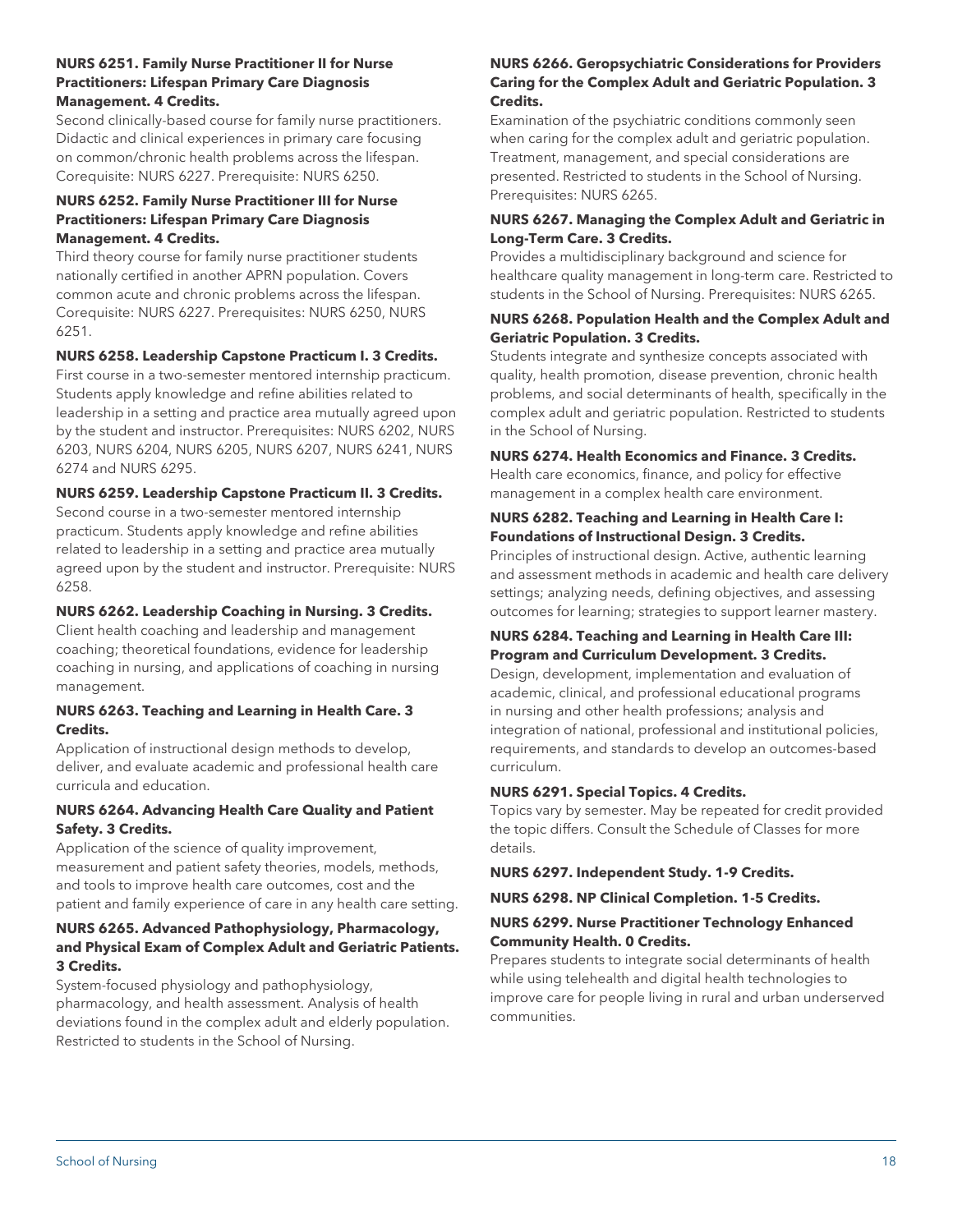#### **NURS 8400. Epidemiology and Population Health. 3 Credits.**

Integration of population and determinants of health with epidemiological principles. Examination and application of biostatistical and epidemiological methods of analysis. Restricted to students in DNP program. Prerequisites: NURS 6208.

#### **NURS 8401. Organizational Concepts in Nursing. 3 Credits.**

Health care delivery systems, the nurse's role in interprofessional/interdisciplinary teams, and organizational development from a nursing perspective.

#### **NURS 8402. Knowledge Management in Nursing. 3 Credits.**

The use of knowledge management and information technology as it applies to health care; strategies to improve the efficiency and effectiveness of health care with the use of technology.

#### **NURS 8403. Translating Research into Practice. 3 Credits.**

Models and processes of evidence-based practice, strategies to translate evidence into practice, and tools useful for promoting practices in health care settings.

#### **NURS 8405. Health Care Quality Improvement. 3 Credits.**

Multidisciplinary background for the science of healthcare quality management; concepts, principles, and philosophy of quality improvement.

#### **NURS 8407. Grant Writing. 3 Credits.**

#### **NURS 8410. Executive Presence I. 2 Credits.**

#### **NURS 8411. Executive Presence II. 2 Credits.**

This is a continuation of Executive Presence I. In this course, the student will examine power shifts in leadership, revisit change as a stimulus for innovation, participate in an interactive session for individuals who can practice communicating their practicum proposals and receiving friendly feedback and constructive input from their peers, and re-evaluate the leadership development plan designed in Executive Presence I.

#### **NURS 8412. HC Finance for Nurse Leaders. 3 Credits.**

### **NURS 8413. Adult-Gerontology Acute Care Nurse Practitioner: Advanced Role Immersion. 3 Credits.**

Students develop and integrate bedside with systems and population level competencies; role development, leadership, interdisciplinary collaboration, systems management, and evidenced-based practice are discussed and applied to concurrent clinical experiences; independent practice skills in the context of interdisciplinary teams. Prerequisites: NURS 6235, NURS 6236 and NURS 6237. Recommended background: prior enrollment in NURS 6220, NURS 6234 and NURS 6222.

#### **NURS 8416. Entrepreneurship for Nurse Leaders. 3 Credits.** Various aspects of entrepreneurship in the context of the nursing profession.

#### **NURS 8417. Health Policy and Analysis. 3 Credits.**

Application of evidence based methods, policy frameworks, cost effectiveness, and cost benefit analysis related to current policy issues.

#### **NURS 8418. Health Care Economics, Finance, and Reimbursement. 3 Credits.**

Application of economic concepts to health care financing and reimbursement policy; the effects of historical, current, and emerging models of financing on quality, access, and cost.

#### **NURS 8419. Analytical Methods and Appraisal for Evidence-Based Practice. 3 Credits.**

Examination of the merits of common methods and designs for evidence-based practice and practice inquiry. Acquire skills in searching for, critically appraising and grading evidence. Synthesis of research findings to develop practice recommendations. Restricted to students in DNP program. Prerequisites: NURS 6208.

#### **NURS 8420. The Health Policy Process. 3 Credits.**

The impact of governmental structures and processes on health policy, access, quality, and cost; the role of nurses in shaping health system change.

#### **NURS 8421. The Legislative and Judicial Processes and Health Policy. 3 Credits.**

Health policy legislation and the role of the judiciary. Students develop briefing materials, provide verbal or written testimony, give public comments regarding proposed bills, and assess impact of policy-oriented boards. Includes visits to Capitol Hill or state capitals.

#### **NURS 8422. Health Policy Practicum. 3 Credits.**

Students collaborate with a policy expert in a professional organization, government agency, advocacy group, or other entity to develop policy on a specific issue related to cost, quality, or access relevant to patient experience of care.

#### **NURS 8423. The Regulatory Process and Health Policy. 3 Credits.**

Knowledge and skills for analyzing rulemaking and regulatory processes that affect health-related issues; workforce scopes of practice; safety of the public; and roles and influence of federal agencies and private organizations charged with implementing newly passed legislation.

#### **NURS 8430. Determinants of Health. 3 Credits.**

Determinants of health in the United States. Structural factors that promote and impede health and health equity explored through an ecological lens. Examination of research and implementation science to address the determinants of health.

#### **NURS 8440. Philosophy of Science and Theories. 4 Credits.**

Philosophy of science and scientific methodology in historical context; competing philosophical viewpoints about the nature of scientific knowledge and the implication for knowledge development in nursing science; theoretical foundations of research studies. Restricted to Majors Only.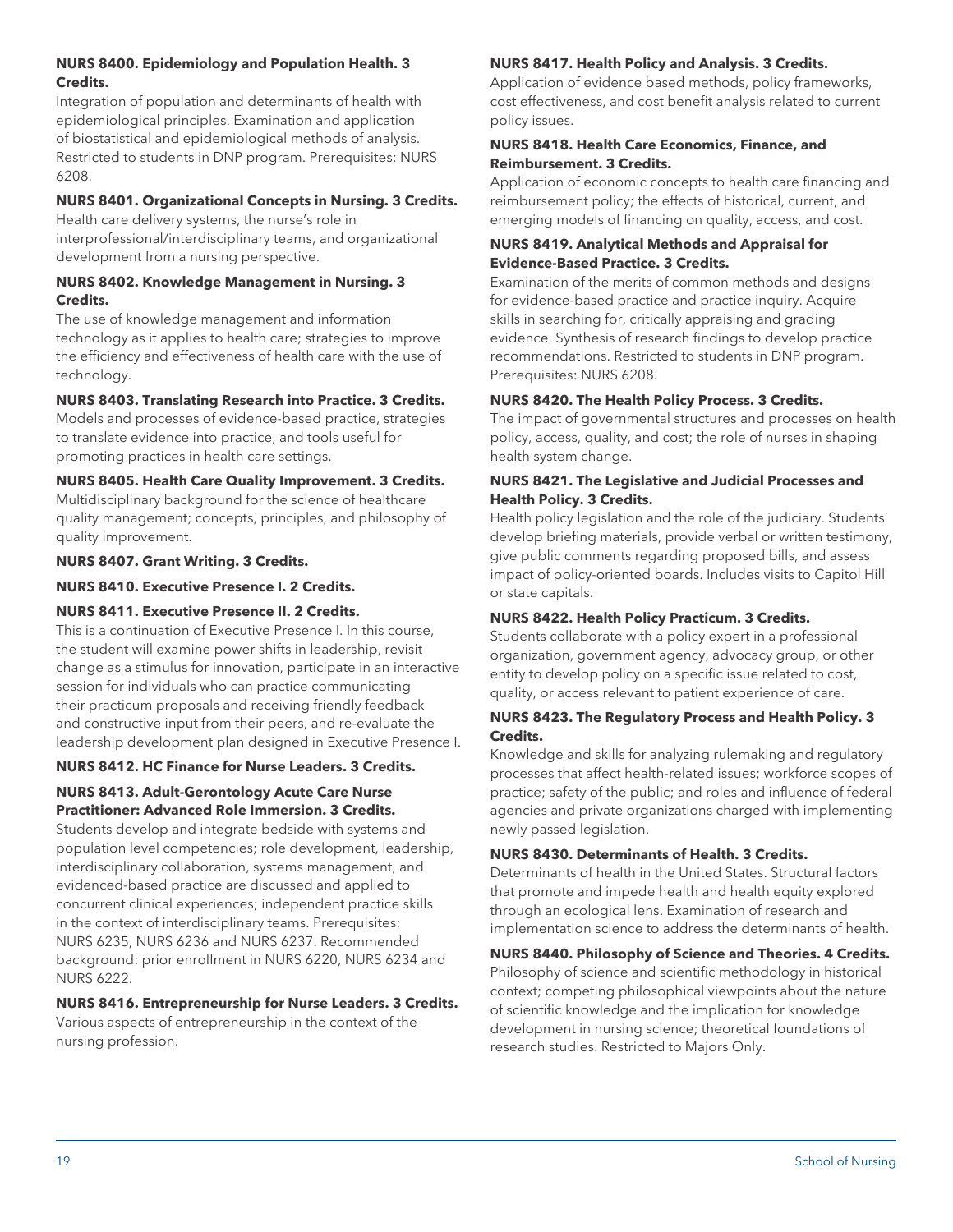#### **NURS 8441. Statistics for Health Care Research I. 3 Credits.**

Intermediate-level statistics applicable to the analysis of health care data.

#### **NURS 8442. Statistics for Health Care Research II. 3 Credits.**

Advanced statistical methods commonly used in health care research. Analysis and interpretation of healthcare data using a variety of statistical techniques, including simple and multiple linear, linear-mixed effects, logistic, and Poisson regression, repeated measures designs, and survival analysis.

#### **NURS 8443. Research Program Development Seminar I. 2 Credits.**

Foundational content related to the conduct of research, including research ethics, data management, and modes of new knowledge dissemination. Ethical and other influences that impact the development, implementation, and sharing of discovery science.

#### **NURS 8444. Research Program Development Seminar II. 1 Credit.**

Introduction to select professional roles and guidance on preparation for associated responsibilities; forming an effective research team; generating meaningful and impactful scholarship.

#### **NURS 8445. Experimental and Quasi-Experimental Research Designs. 3 Credits.**

Formulation of research questions, hypotheses, measurement, sampling, data collection, and statistical approaches for various experimental and quasi-experimental research designs.

#### **NURS 8446. Qualitative Research Design. 3 Credits.**

Qualitative methods and designs applicable to translational health science research problems; qualitative epistemology, methods, data collection, and data analysis. Credit cannot be earned for this course and THS 8123.

#### **NURS 8447. Measurement for Health Care Research. 3 Credits.**

Measurement theories, principles, and techniques essential for the development and analysis of assessment instruments used in health care research; reliability and validity analysis, generalizability theory, item analysis, linking and scaling procedures, and adjustments for measurement error.

#### **NURS 8448. Systematic Review and Meta-Analysis. 3 Credits.**

Systematic reviews and meta-analyses, and their relative utility in answering research questions; formulating questions, defining criteria for including or excluding studies, methods for data extraction, grading the risk for various kinds of bias, and performing a meta-analysis.

#### **NURS 8449. Non-Experimental Research Design. 3 Credits.**

Evaluation of secondary data analysis, surveys, case-control studies, cohort studies, and mixed methods approaches.

#### **NURS 8450. Research Rotation. 2 Credits.**

Participatory research experience where students and faculty members interact on research-related activities; data collection, data management, data analysis, table and figure preparation, and abstract development.

#### **NURS 8451. Research Practicum. 3 Credits.**

Practical experience in an area designated as necessary for additional content expertise, such as systematic review of the literature, survey development, secondary data acquisition and cleaning, or data collection. Student will conduct preliminary research activities in support of the dissertation research. Restricted to doctoral candidates.

#### **NURS 8452. Team Science and Collaboration. 3 Credits.**

Measuring team effectiveness by integrating team science, cross-disciplinary research, and methodology; developing research designs to address complex health science problems; and team science and science of team science approaches to promoting team effectiveness. (Same as THS 8103, HSCI 6285)

#### **NURS 8453. Leadership and Health Policy. 3 Credits.**

Introduction to integration of health policy and leadership concepts in the use and analysis of research affecting systems and populations; exploration of social, political, and economic principles and theories as they relate to the incorporation of policy analysis and implementation.

#### **NURS 8454. Proposal Development Seminar. 2 Credits.**

Faculty supervision and ongoing peer feedback for development of the dissertation proposal.

#### **NURS 8455. Dissertation. 1-5 Credits.**

Culminating research experience for students in the PhD in nursing program. Following defense of dissertation proposal, students design and implement a research study, analyze data, and interpret and contextualize findings. Restricted to PhD students in the School of Nursing.

#### **NURS 8489. DNP Project Scholarly Inquiry. 3 Credits.**

Development of scholarly writing skills, exploration of a phenomenon of interest, and development of skills needed for the responsible conduct of translation of research into practice. Students identify a scholarly topic addressing a practice issue. Restricted to students in DNP program.

#### **NURS 8490. DNP Project Planning. 3 Credits.**

Foundational knowledge to support the student in creating a DNP project proposal that includes a project plan, implementation, and evaluation plan. Students identify a practice issue, develop a DNP project plan, and formulate a scholarly project development process. Prerequisite: NURS 8403.

#### **NURS 8491. DNP Project Implementation. 3 Credits.**

Implementation of DNP project using leadership, project management, and team building skills. Restricted to DNP students. Prerequisite: NURS 8490.